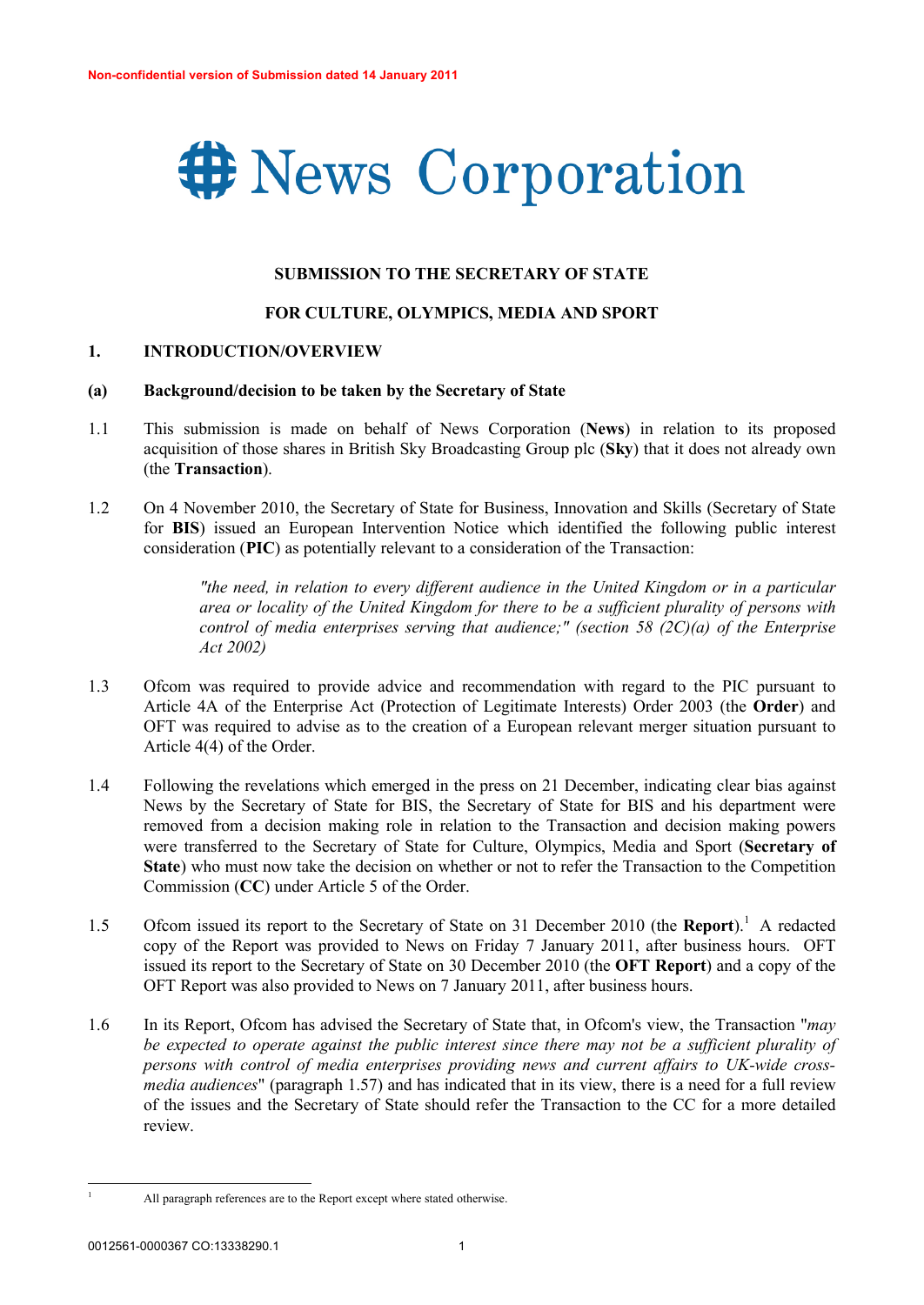- 1.7 The Secretary of State is not bound to follow Ofcom's recommendation. Under Article 5(3) of the Order, the Secretary of State is obliged to take his own decision taking account of the PIC and considering whether the Transaction may be expected to operate against the public interest. Moreover, the Secretary of State has a power rather than a duty to refer. He may make a reference to the CC if he believes that the Transaction may operate against the public interest, but he is not obliged to do so.
- 1.8 Up to now News has been subject to an administrative review process which was seriously flawed: the initial decision to intervene in relation to this Transaction on the basis of a public interest concern was taken by a Secretary of State for BIS who was biased against the interests of News and its shareholders.
- 1.9 News believes that Ofcom has failed to approach the effects of this Transaction with an open mind and has carried out a review process with the intention of identifying concerns.
	- · Ofcom has been notably more receptive to submissions made by third party complainants than it has been to submissions made by News and has selectively omitted relevant evidence.
	- As an example, Ofcom quotes vague evidence from Andrew Neil (widely reported in the press as having left his position as editor of The Sunday Times in 1994 "on bad terms") in support of its arguments but does not refer at all to the direct oral evidence provided to Ofcom by John Witherow (editor of The Sunday Times since 1994) who reported that no editorial influence whatsoever was exercised by News over the content of The Sunday Times.
- 1.10 The Report contains a number of serious errors in legal and analytical approach which undermine the validity of the Report and which render Ofcom's conclusions unreliable. Therefore there can be no presumption that rejecting its recommendation for a reference to the CC, on the weight of evidence available to him, would be unreasonable. On the contrary, for the reasons set out below, the Report provides no legitimate basis for a decision that the Transaction should be reviewed by the CC in more detail.

# **(b) Serious legal and analytical errors in Ofcom's Report mean that Ofcom's recommendation to refer to the CC cannot be relied upon in a number of key respects**

- (i) **Ofcom does not address the question of whether media plurality is currently "sufficient**" and whether plurality may be rendered "insufficient" as a result of the Transaction. Therefore, it fails to address the fundamental question on which the Secretary of State has to decide. It cannot be the case that *any reduction of* plurality is to be considered to lead to insufficient plurality - otherwise every media merger would need to be subject to a detailed review or blocked
- (ii) **Ofcom also confuses the permissive nature of a first stage review. A lower standard of proof does not mean that Ofcom is permitted to stop short of an analysis whether the Transaction will result in insufficient plurality** - the key question posed by the PIC. The fact that the Secretary of State may make a reference to the CC if he believes that it is or "*may be the case*" that the transaction "*may be expected to operate against*" the relevant PIC does not remove the fact that the relevant PIC concerns "*sufficiency of plurality*" of "*persons with control of media enterprises serving that audience*".
- (iii) **Ofcom's mistreatment of Sky's wholesale activities lead it to dramatically overstate the potential impact of the Transaction**. The provision of news content to third party media enterprises, who themselves maintain editorial control over content, is an activity which falls outside of the statutory definition of a media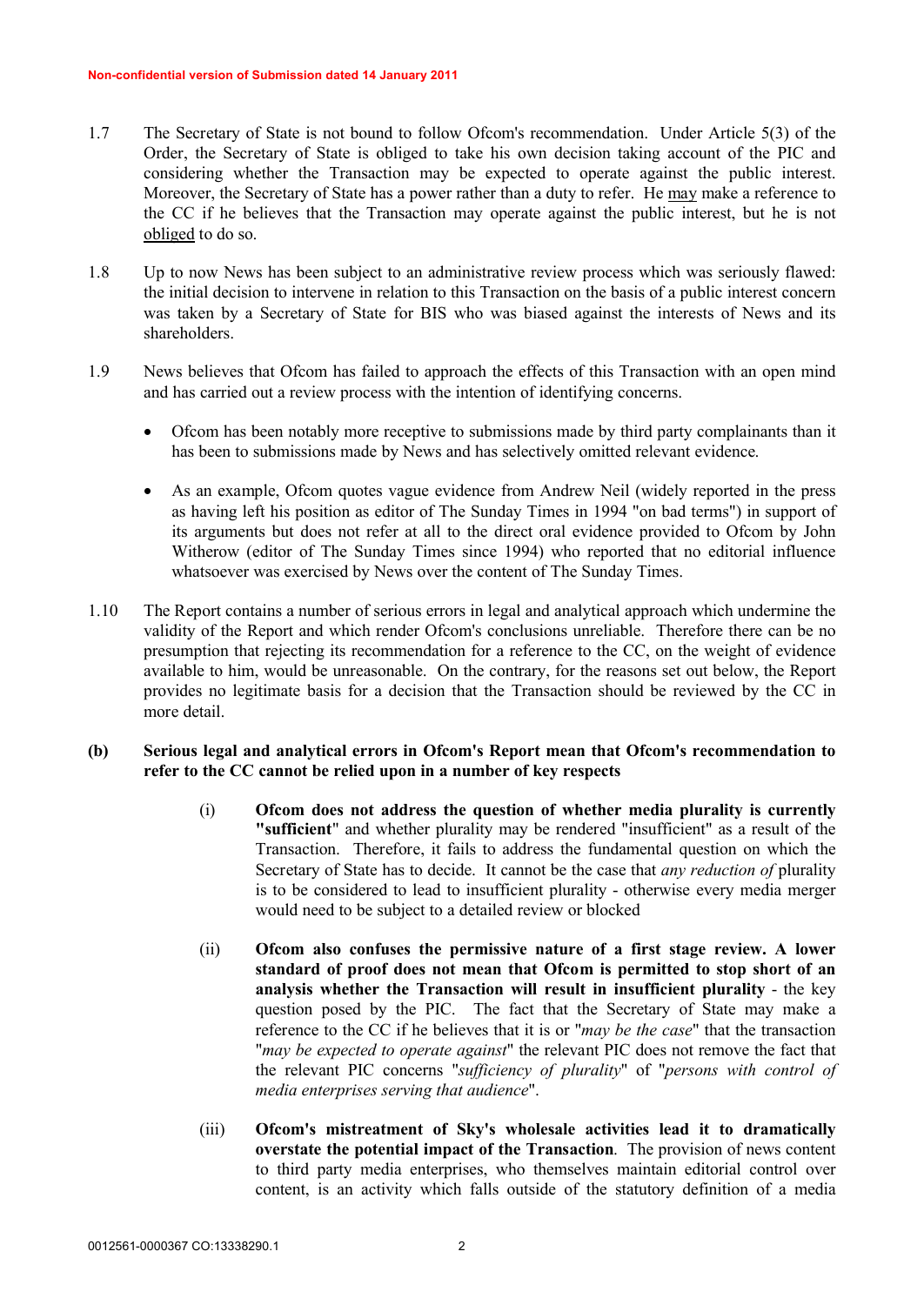enterprise and, even if Ofcom considers that it should be taken into account, it cannot be **equated** with the audience share of a broadcast entity. Ofcom attributes the full extent of independent commercial radio's share of news consumption (which is itself overstated) to Sky. Moreover, while Ofcom generally analyses data both including and excluding the wholesale supply of news, in drawing its conclusions it inevitably relies on the data which takes account of the wholesale supply of news by Sky News to Channel 5. Indeed, in its analysis of cross-media consumption (key to its overall conclusions) it *only* presents data including the wholesale supply of news.

- (iv) **Ofcom's approach to assessing plurality, based primarily on measures of reach and share, contains a number of flaws**. Once key errors are corrected, it is clear that the Transaction does not result in insufficient plurality.
- (v) **Ofcom fails to explain why internal plurality does not ensure sufficient crossmedia plurality.** Sky News is a TV broadcaster operating within the culture of editorial independence and impartiality in TV news which is reflected in statute and the Broadcasting Code. Ofcom avoids the issue, concluding that "*in light of conflicting views*" they "*do not consider that we can reach the view that internal plurality will ensure sufficient plurality in the provision of news and current affairs as part of a first stage review*". The Secretary of State, reviewing all of the evidence, should come to the only reasonable conclusion which is that, given the existing level of external plurality, and the predictable continuance of Sky News as an independent voice due to internal plurality mechanisms (both cultural and regulatory), there is no threat to the sufficiency of plurality as a result of this **Transaction**
- (vi) **Ofcom's forward looking "dynamic assessment" is speculative and, by Ofcom's admission, provides no basis for a decision that there may be plurality concerns.** Ofcom explicitly does not rely on these issues in recommending to the Secretary of State that a reference to the CC be made (at paragraphs 6.72 and 6.73 of the Report) and the Secretary of State should ignore these speculative concerns which provide no reasonable basis for a reference to the CC. Moreover, Ofcom fails to distinguish in its assessment between effects on plurality and effects on competition; the latter is subject to the exclusive jurisdiction of the European Commission which unconditionally cleared the Transaction in a first stage review on 21 December 2010.
- (vii) **Any potential need for additional regulatory mechanisms in order for media plurality to be monitored on an ongoing basis is irrelevant** to the review of the Transaction and any decision by the Secretary of State relating to this Transaction.
- 1.11 Should the Secretary of State decide to refer the Transaction on the basis of the Report, the flaws identified in this submission would taint his decision.
- 1.12 Furthermore, there are a number of areas where Ofcom either fails to provide advice to the Secretary of State at all or fails to draw the natural positive conclusion from its findings (purportedly on the basis that it is unable to decide on the relevance of various factors to an assessment of media plurality in the time available to it). These are crucial factors on which the Secretary of State can and should come to a view and which would enable him to conclude that the Transaction may not be expected to operate against the public interest without the need of a CC reference. For example:
	- (i) The UK consumer group currently consuming news from Sky and News only is minimal, less than 1%. This is accepted by Ofcom (paragraph 5.109) and follows a similar finding by the CC in Sky/ITV.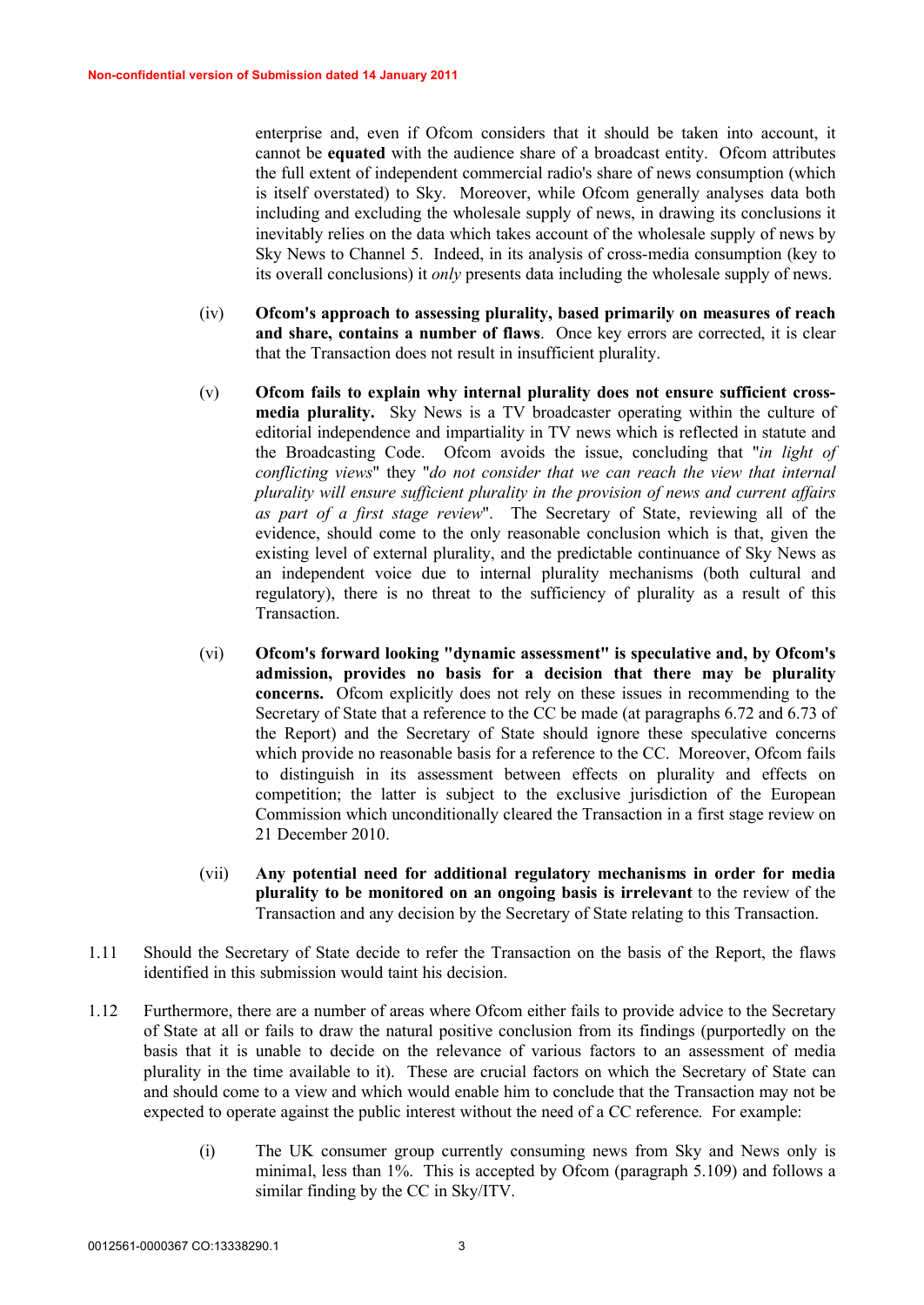- (ii) Plurality in news consumption is crucial to the required qualitative assessment. Ofcom acknowledges that the multi-sourcing of news is of relevance to plurality (paragraph 4.59) and even "*important*" (paragraph 5.115). However Ofcom states at paragraph 5.114 that: "*The implications of multi-sourcing in relation to this proposed transaction are complex and as a first stage authority we do not have sufficient time to consider it fully*". In fact, multi-sourcing by consumers is a key feature contributing to the sufficiency of media plurality in the UK and this follows on from the CC's analysis of plurality in Sky/ITV. It is hard to see how increased access to news sources, including the internet, does not enhance plurality. The Transaction will have a minimal impact on the plurality of consumption by consumers and consumers will, on Ofcom's analysis continue to access on average 2.8 independent sources of news if News and Sky were treated as a single source (as opposed to 2.9 if they are treated separately).
- (iii) Given the recognised ongoing existence of a multiplicity of other media enterprises cross media the effect of the Transaction on the broader UK news agenda is crucial. Ofcom concludes paragraph 5.123 that: "*the available evidence does not point to a conclusion that News Corp's ability to influence through other media would be materially enhanced by the acquisition.*"
- (iv) The importance of internal plurality for Sky News as a TV broadcaster operating within the culture of editorial independence and impartiality in TV news which is reflected in statute and the Broadcasting Code has been accepted by the CC in Sky/ITV. As noted above Ofcom avoids the issue, concluding that "*in light of conflicting views*" they "*do not consider that we can reach the view that internal plurality will ensure sufficient plurality in the provision of news and current affairs as part of a first stage review*".

#### **(c) In fact, the Transaction poses no threat whatsoever to the sufficiency of plurality in the UK**

- 1.13 News has always submitted, and continues to submit, that the proposed Transaction poses no threat whatsoever to the sufficiency of plurality when considered on an impartial and objective basis and in the framework of the evidence which is relevant to the applicable statutory test.
- 1.14 Indeed, many of News' propositions are supported by Ofcom's own analysis and/or are based upon the detailed analysis which was already carried out by the CC of how to assess plurality in the context of the Sky/ITV transaction and which does not, as a consequence, need to be revisited in the context of this Transaction.
- 1.15 It is necessary, as a starting point to assessing plurality, to step back and to consider the broader media environment and the number of voices available to and accessed by consumers in the UK.

## **(i) The Transaction can only affect a cross-media audience and there is no reduction in the number of independent newspaper proprietors or TV broadcasters in the UK as a result of the Transaction**

The number of newspaper enterprises in the UK remains entirely unaffected by this Transaction. Enterprises such as DGMT plc, Guardian Media Group, Telegraph Media Group and Pearson are well funded, with a strong commitment to the continued provision of news in the UK and with distinct approaches to reporting and commenting on news. Alexander Lebedev's 2010 acquisition of the Independent, and the successful subsequent launch of its sister title, "*i*", demonstrates that it is still possible for support to be found even for loss-making newspaper enterprises in the UK. Indeed, after Lebedev acquired the Evening Standard in 2009 and made it a free paper, circulation had increased to over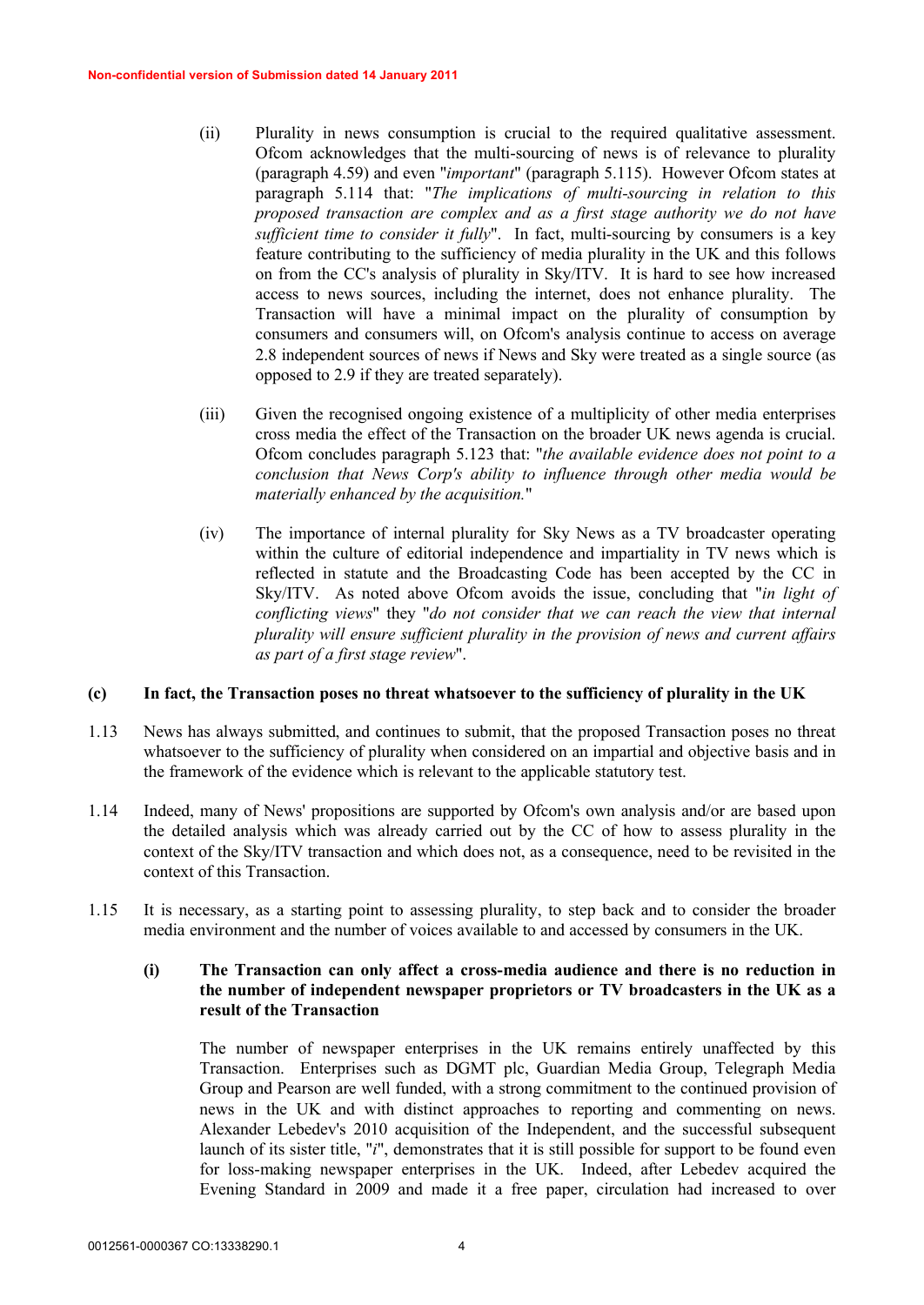610,000 by February 2010, the highest in the paper's 180 year history and more than twice as high as the September 2009 figures  $(256,000)^2$ 

The number of TV news broadcasters in the UK also remains entirely unaffected. Sky News will continue to face competition from competitors including both larger ones (such as the BBC, ITV, Channel 4) and smaller ones (including, but by no means limited to, Euronews, CNN, CNBC, Bloomberg, Al Jazeera).

Online, each of these enterprises and more compete for audience attention and provide distinctive sources of news reporting.

The BBC dominates each of TV, radio and online news and, as result, cross-media news provision in the UK. On Ofcom's own numbers, the BBC's share of consumption is in each of these media at least three times as large as the combined News/Sky group (even on the basis of Ofcom's inflated 'wholesale' calculation of the group's share). For TV, the media that on Ofcom's own research is by far the most important for UK news consumers, the BBC's share is eight times that of the combined News/Sky group. News references and reach tell a similar story:

*"The BBC has the largest share, representing 37% of the total [wholesale news] references" (paragraph 1.28). "In terms of reach, the BBC (in the form of TV, online or radio) is used by 81% of UK adults at least once a week. This compares to 40% for ITN, 33% for Sky News and 32% for News Corp." (paragraph 1.30).*

The BBC has also recently reached an agreement with the government which secures its funding for the next six years.

## **(ii) News' position in newspapers (a declining segment within cross-media consumption) is unchanged and Sky's relatively modest share of TV news provision is unchanged.**

Ofcom calculates that News titles have a reach of 29.4% of UK adults (paragraph 4.23 and Figure 10). News still faces competition from a wide variety of strong newspaper competitors. Newspapers are in any event, a declining segment, as acknowledged by Ofcom:

*"Newspaper readership is also in decline, with the number of people reading a Sunday title falling by almost 5% per annum over the nine years to 2009, while daily readership has fallen at an average annualised rate of almost 3% over the same period" (Report paragraph 4.20).*

Sky News' position in TV news remains relatively modest. Ofcom calculates Sky News to represent 6% of TV news viewing (paragraph 4.16 and Figure 7). Consumers of Sky News, by definition, have access to digital channels and therefore have a wide range of alternative news channels available to them. In other words, they consume news in a more plural TV environment.

Ofcom acknowledges that there is no change in the relative influence of News or Sky within each traditional media platform:

*"This transaction does not result in a change in the number, range or relative ability to influence within three of the individual platforms – TV, radio and newspapers." (paragraph 5.19)*

2

See [http://](http://www.pfj.co.uk/news/london-evening-standard-enjoying-record-circulation-figures-news-03139182187)<www.pfj.co.uk/news/london-evening-standard-enjoying-record-circulation-figures-news-03139182187>.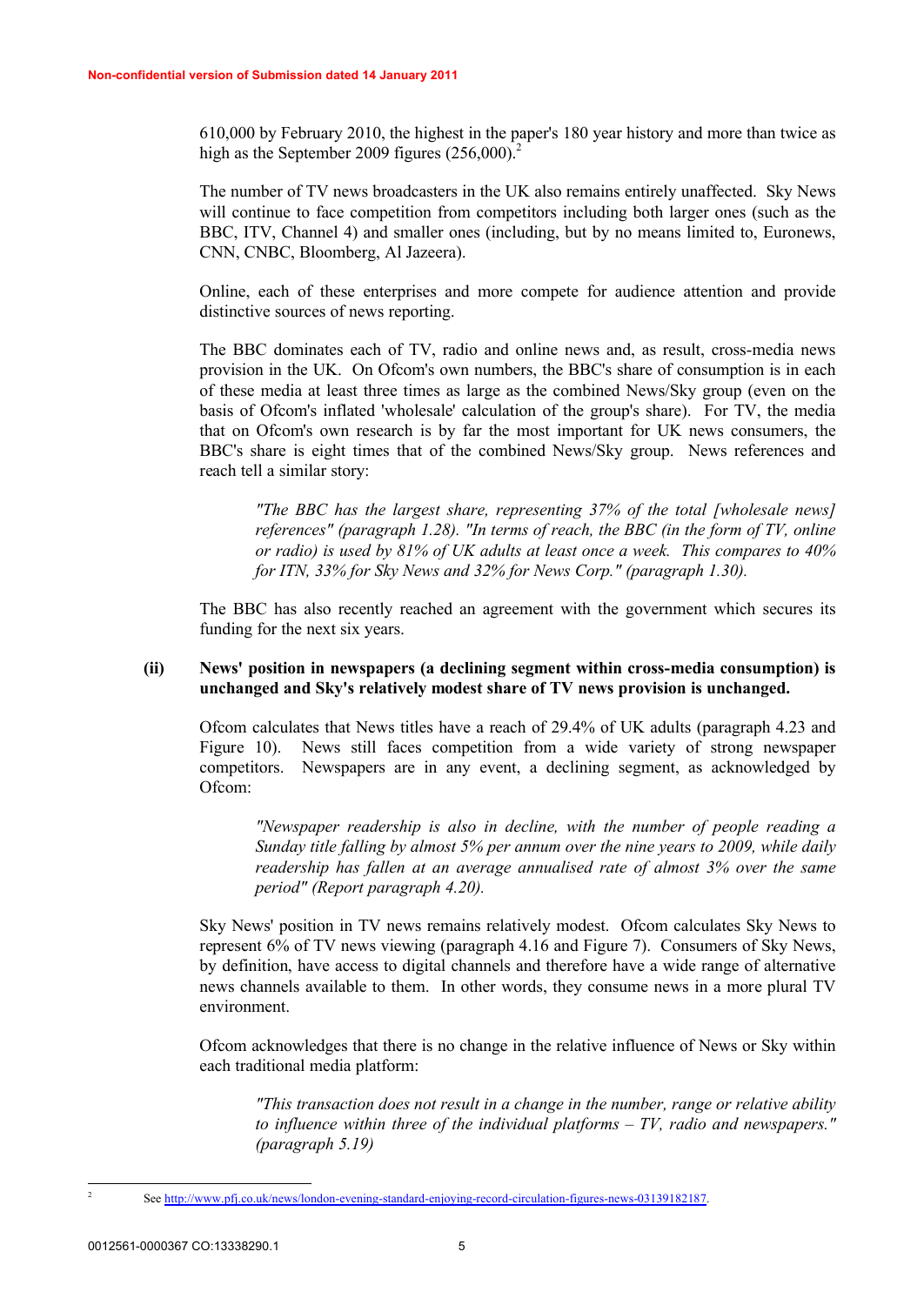**(iii) A culture of editorial independence in broadcast news supported by regulatory requirements (the Broadcasting Code) will continue to ensure that Sky News remains as an independent voice and that internal plurality within the broader News group will be secured. This, together with the existing level of external plurality, removes any doubt that might arise as to the sufficiency of plurality post-Transaction.**

Ofcom recognises that these factors play a role in the analysis, but Ofcom fails to draw the requisite conclusion that the Transaction raises no cause for concern.

*"We recognise that the impartiality rules may contribute as a safeguard against potential influence on the news agenda by media owners" (paragraph 1.41).*

*"It is our view that cultural safeguards may be expected to go some way to maintaining the editorial impartiality of Sky News" (paragraph 5.96).*

In fact, the broadcast segment is characterised by consumer expectations for greater impartiality than in other media, which News can hardly ignore:

*"Many consumers do however understand that newspapers are more prone to expressing a particular position than TV news" (paragraph 4.85).*

#### **(iv) In Sky/ITV, News was already assumed to have control/material influence over Sky and no concern about plurality was identified.**

The OFT stated that *"[BSkyB's] largest shareholder is News Corporation (News Corp) with a 39.02 per cent stake, along with several directorships, which is sufficient to confer control over BSkyB."*<sup>3</sup>

In fact Ofcom assessed plurality in the previous Sky/ITV case precisely on the basis that Sky and News were assumed to be part of the same enterprise. Ofcom took into account the links between News and Sky in its plurality assessment on the basis that it treated "*all media enterprises under the same ownership or the same control as being controlled by one person*."<sup>4</sup> **Ofcom has entirely reversed its position in this case** and in its substantive assessment of the effects of the Transaction it treats Sky as an entity which is entirely unconnected with News. This clear reversal by Ofcom was entirely unexplained.

The CC also took into account that News had material influence over Sky when assessing media plurality in Sky/ITV and, having carried out a detailed review, advised that there was no concern about plurality raised by Sky's acquisition of an interest in ITV.

#### **(v) Ofcom ignores the importance of multi-sourcing and online news as a significant contributor to plurality.**

The average consumer in the UK accesses five different sources of news. Multi-sourcing exposes consumers to a variety of different views and enables them to take their own decisions as to which sources of news coverage they find most interesting and attractive.

As acknowledged by Ofcom, the Transaction will not affect the number of sources to which consumers have access, and will not impact on the fact that most consumers consume news from a variety of sources.

OFT Report, paragraph 25.

Ofcom Report, paragraphs 4.4-4.7.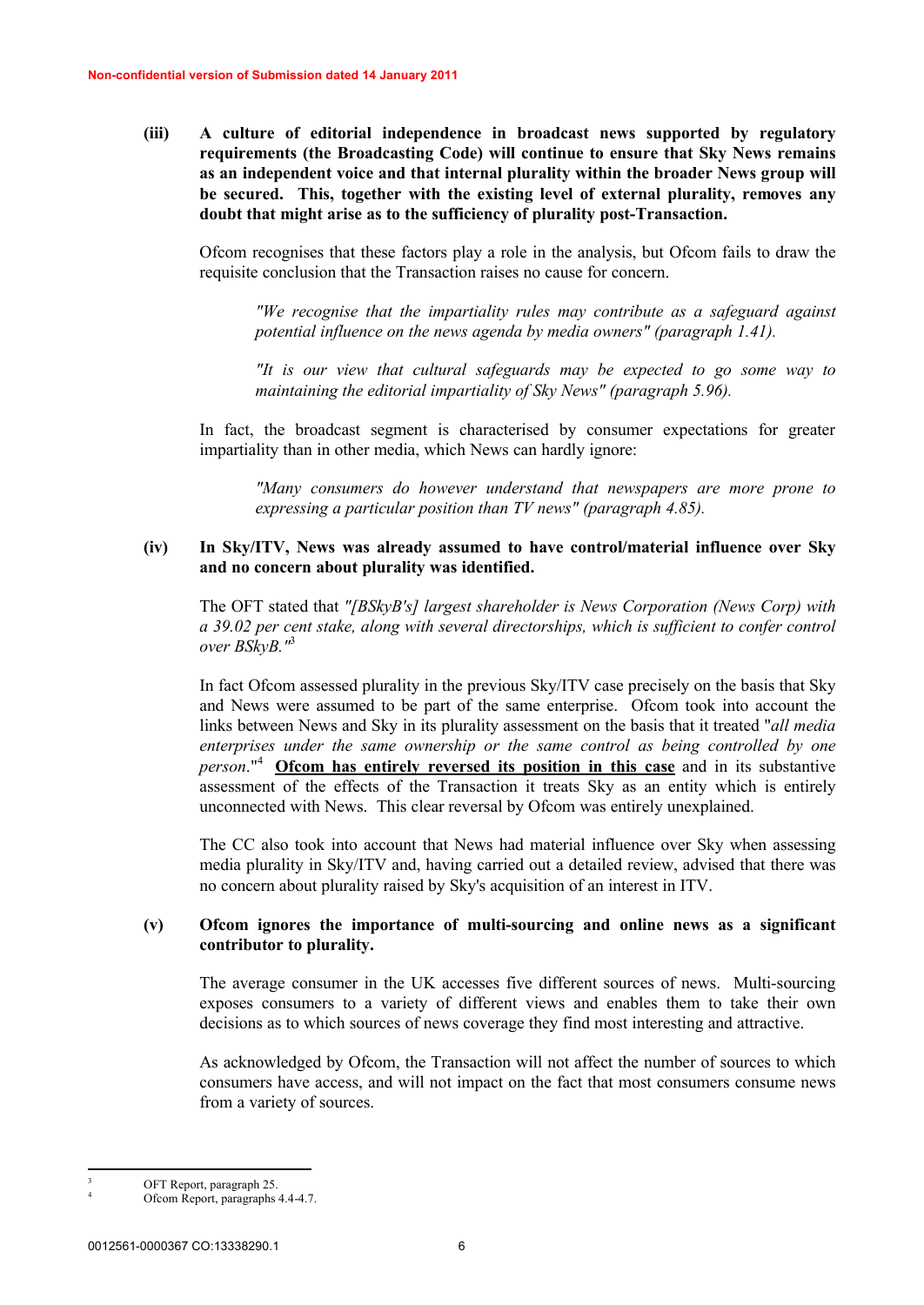*"The loss of Sky as a distinct media enterprise would not materially change this average number of news providers used by individual consumers" (paragraph 1.44).*

The internet encourages more plurality in consumption and facilities access to a greater range and variety of voices. Ofcom acknowledges that the internet is an expanding medium.

*"we consider the internet and wider online news provision to be relevant in any consideration of the sufficiency of plurality in the provision of news and current affairs" (paragraph 2.18).* 

## **(vi) Ofcom acknowledges that the actual impact of the Transaction on consumers of news will be minimal.**

Replicating the analysis of media plurality which was carried out by the CC in Sky/ITV (as set out in Appendix 1 to the CC's report in Sky/ITV) News calculated that the number of consumers in the UK who would in reality be directly impacted by a combination of Sky News and News International newspapers is very small.<sup>5</sup>

- · Only 6% of UK adults actively watch Sky News or visit SkyNews.com and actively read News International newspapers or actively visit News International websites (the "Sky/ NI Overlap Group").
- · Approximately 96% of the Sky/ NI Overlap Group make use of other news sources, in addition to Sky and News International sources.
- Only 0.3% of the Sky/ NI Overlap Group use only Sky and News International news sources.

These figures appear to have been accepted by Ofcom (although Ofcom, misleadingly, describes this consumer group as "relying on" news from Sky and News when in fact they simply choose to consume news from Sky and News).

*"Across the population as a whole, we found that few regular news consumers rely solely on Sky titles or solely on News Corp titles: at the retail level, 2% rely solely on news from Sky; and 1% rely solely on news from News Corp; these shares do not change materially if considering wholesale news provision" (paragraph 4.79).*

*"News Corp estimated that 6% of all UK consumers relied on both News Corp and Sky for news. Of these, approximately 96% also sourced news from other sources as well. News Corp therefore estimated that the proportion of consumers who would, post transaction, rely on only News Corp and Sky News and no other news provider would be 0.3% of the population" (paragraph 5.109).*

## **(vii) Ofcom acknowledges that the Transaction will have no impact whatsoever on the setting of the wider news agenda within the UK**

Having considered carefully the evidence as to influence over the broader news agenda in the UK, Ofcom concludes that:

*"the available evidence does not point to a conclusion that News Corp's ability to influence through other media would be materially enhanced by the acquisition" (paragraph 5.123)*

5

See FTI Report paragraphs 6.24 to 6.44 and paragraph 2.9 of the Response to the Issues Letter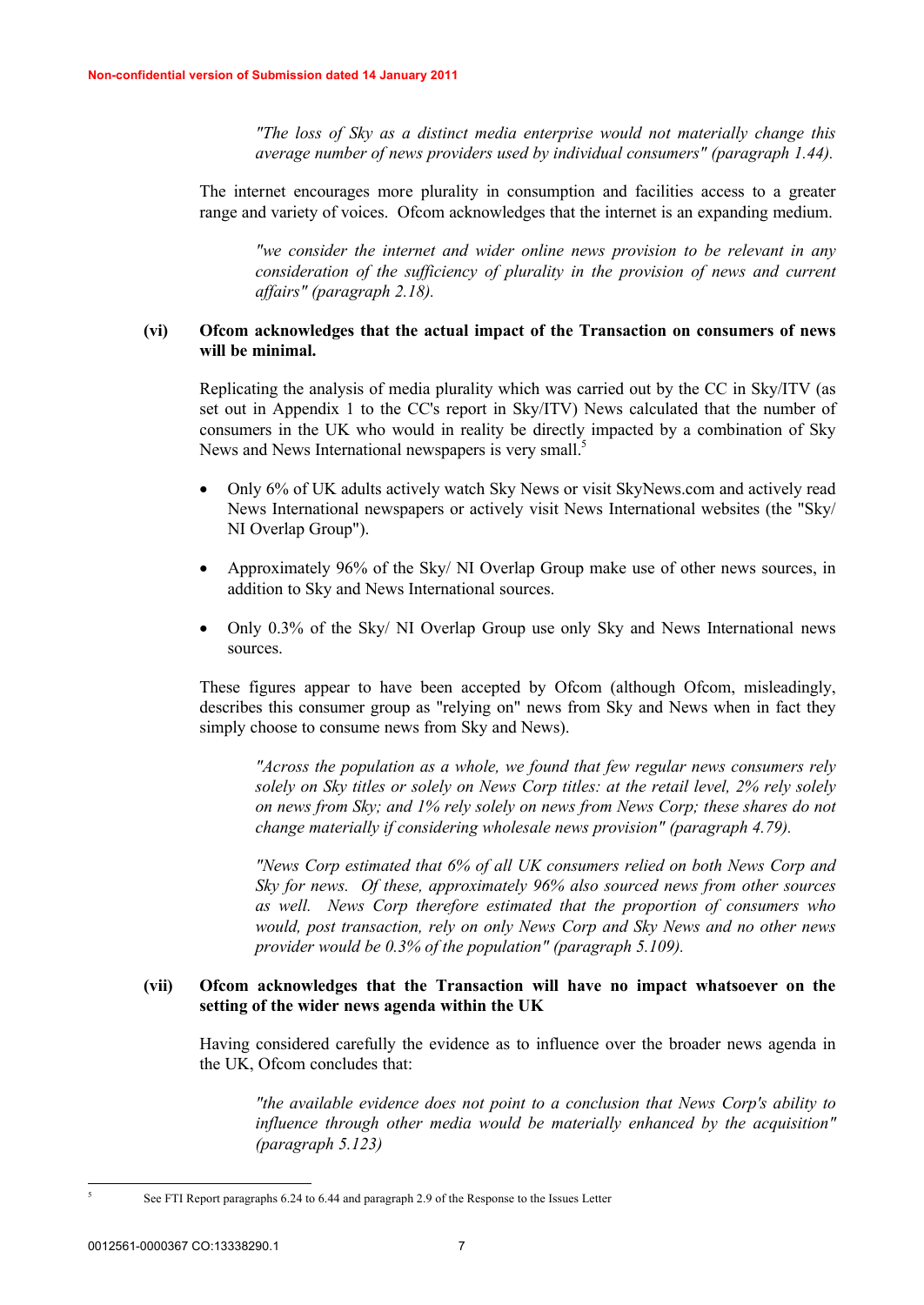- 1.16 The fact that Ofcom acknowledges both the minimal impact on consumers and the lack of any impact on the broader news agenda should provide the Secretary of State with significant comfort that it is reasonable to conclude, having reviewed the evidence relied upon by Ofcom in its Report, that the Transaction does not result in insufficient plurality for any audience in the UK.
- 1.17 News has made a number of submissions to Ofcom setting out its view of how the PIC should be applied to the current Transaction. Each of the key submissions is attached to this submission to the Secretary of State, as follows:
	- (i) News' Initial Submission to Ofcom (**Initial Submission**) attached at **Annex 1;**
	- (ii) FTI Report measuring plurality in news (Annex I of the Initial Submission, **FTI Report**) – attached at **Annex 2;**
	- (iii) Perspective Report on past and future trends in plurality and the setting of the news agenda (Annex II of the Initial Submission, **Perspective Report**) – attached at **Annex 3;**
	- (iv) News' Response to Ofcom's Issues Letter (**Response to Issues Letter**) attached at **Annex 4;**
	- (v) Opinion of Lord Pannick QC (Annex 1 of the Response to Issues Letter, **Lord Pannick Opinion**) – attached at **Annex 5**; and
	- (vi) Perspective analysis of media's use of other media outlets as a source for stories (**Perspective Sources Analysis**) – attached at **Annex 6**.
- 1.18 Without seeking to replicate this comprehensive body of evidence, News summarises the main points of its case below, at the same time as addressing the key flaws in Ofcom's report.

## **(d) News is prepared to offer undertakings which eliminate Ofcom's concerns**

#### 1.19 [**REDACTED**]

1.20 A decision on UIL rests with the Secretary of State. Ofcom has not provided the Secretary of State with advice on this issue. Ofcom repeats a number of third party views on possible remedies at paragraph 7.3 to 7.6 of its Report but it has not endorsed these views. In fact, remedies were not discussed with Ofcom. In fact, no advice on this issue is required to be given by Ofcom and it is for the Secretary of State to take his own decision on whether or not to accept UIL in place of a reference to the CC, exercising his unfettered discretion. Specifically, if the Secretary of State would otherwise intend to make a reference to the CC, he has the power to accept UIL from News under paragraph 3 of Schedule 2 of the Order:

> "*The Secretary of State may, instead of making such a reference and for the purpose of remedying, mitigating or preventing any of the effects adverse to the public interest which have or may have resulted, or which may be expected to result, from the creation of the European relevant merger situation concerned accept from such of the parties concerned as*  [he] *considers appropriate undertakings to take such action as* [he] *considers appropriate*."

1.21 Should the Secretary of State still have concerns, having reviewed and considered News' submissions, News is prepared to offer UIL in order to remedy, mitigate or prevent those concerns from arising. These arguments will be addressed more fully in a UIL Proposal which will be separately submitted to the Secretary of State, if required.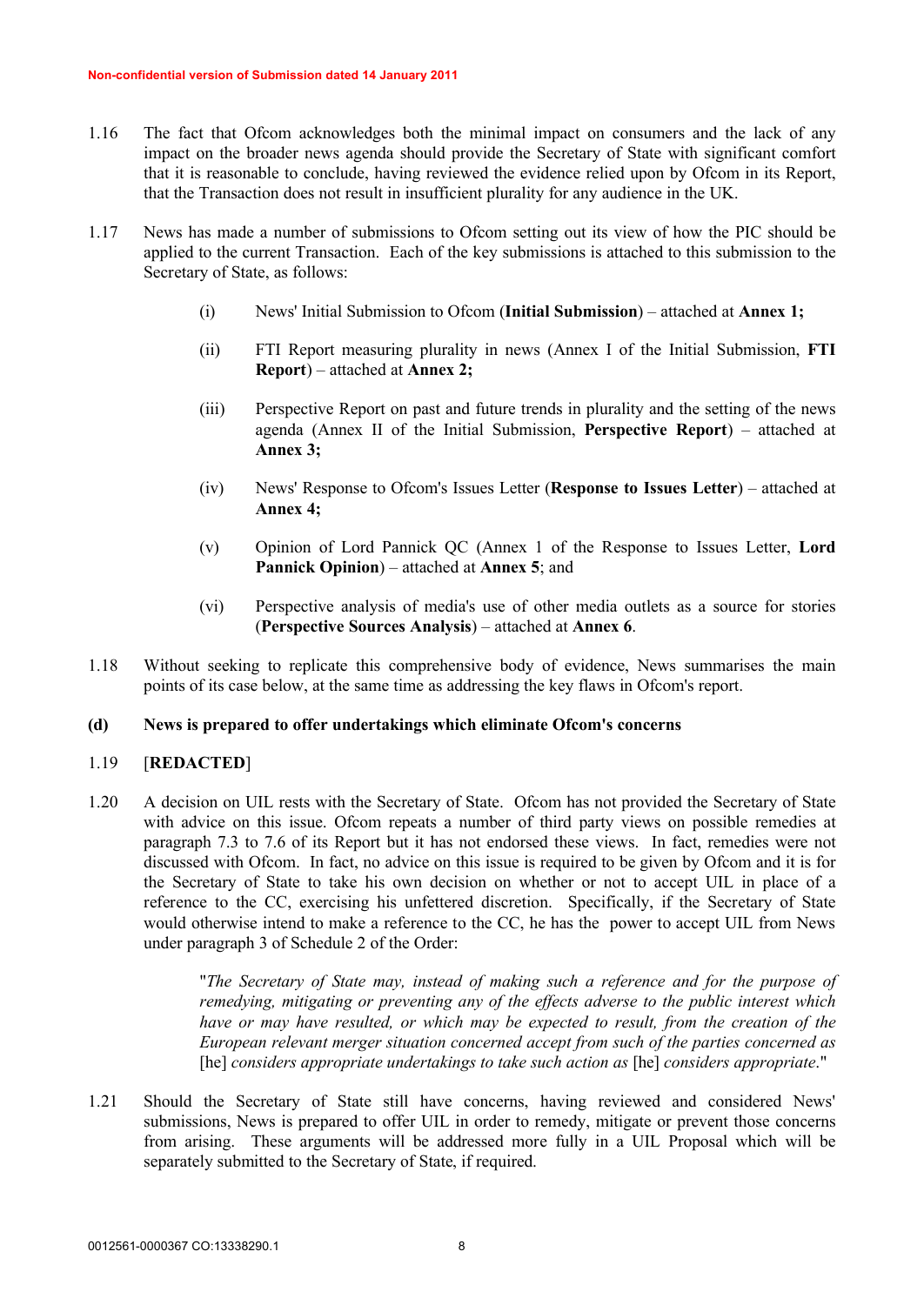1.22 Pending a decision by the Secretary of State all News' rights in relation to a possible legal challenge based on the significant flaws in the way the administrative process has been run and/or the serious flaws in the Ofcom Report are reserved.

# **2. THE RELEVANT STATUTORY QUESTION: THE KEY ISSUE IS THE SUFFICIENCY OF PLURALITY WHICH OFCOM SIDESTEPS ENTIRELY**

#### **(a) The PIC which the Secretary of State must take into account**

2.1 In this case the PIC which the Secretary of State must take into account is:

*"the need, in relation to every different audience in the United Kingdom or in a particular area or locality of the United Kingdom for there to be a sufficient plurality of persons with control of media enterprises serving that audience;" (section 58 (2C)(a) of the Enterprise Act 2002)*

2.2 Ofcom, at paragraph 2.8 of its Report quotes from Paragraph 7.7 of the Guidance on Public Interest Intervention in Media Mergers published by the DTI in 2004 which makes clear that the PIC:

> *"is concerned primarily with ensuring that control of media enterprises is not overly concentrated in the hands of a limited number of persons. It would be a concern for any one person to control too much of the media because of their ability to influence opinions and control the agenda. This broadcasting and cross-media public interest consideration, therefore, is intended to prevent unacceptable levels of media and cross-media dominance and ensure a minimum level of plurality." (emphasis added)*

- 2.3 Ofcom does not acknowledge the clear implication of this formulation which is that, ultimately, the relevant public interest threshold is set at a high level. It is not any reduction in plurality which would lead to preliminary concerns but only a reduction in plurality which threatens a "minimum level of plurality". It is not any increase in the strength of one voice which would lead to concerns but only an increase which leads to "unacceptable levels of media and cross-media dominance" where dominance, in competition law terms, is a well understood and high threshold describing a significant degree of market power. Furthermore, sufficient plurality is concerned with an ability to "*control the agenda*". As noted above, the Report acknowledges at paragraph 5.123 that the Transaction will have no impact whatsoever on the setting of the wider news agenda within the UK.
- 2.4 It most also be borne in mind that when the Transaction has been evaluated in parallel on competition grounds, it has been unconditionally cleared by the European Commission in a first stage review concluded on 21 December 2010 meaning that no concern as to the continued existence of effective competition in media markets arise in this case.
- 2.5 It would therefore be unreasonable for the Secretary of State to trigger a lengthy and costly CC process where, on an objective view, he is not convinced that the threshold for intervention is met (as should be the case, in News' submission, taking an objective view of the evidence set out in the CC's Report).
- 2.6 While media plurality is important and a matter of public interest, it is not the case that *any* reduction in media plurality must be the subject of close examination, otherwise all media mergers would automatically be required to be reviewed by the CC. Ofcom appears to have fundamentally ignored this and to have drafted a Report to the Secretary of State based on a misunderstanding of the legal test.
- **(b) Need for counterfactual assessment is clear – this should not be confused with an assessment of sufficiency of plurality**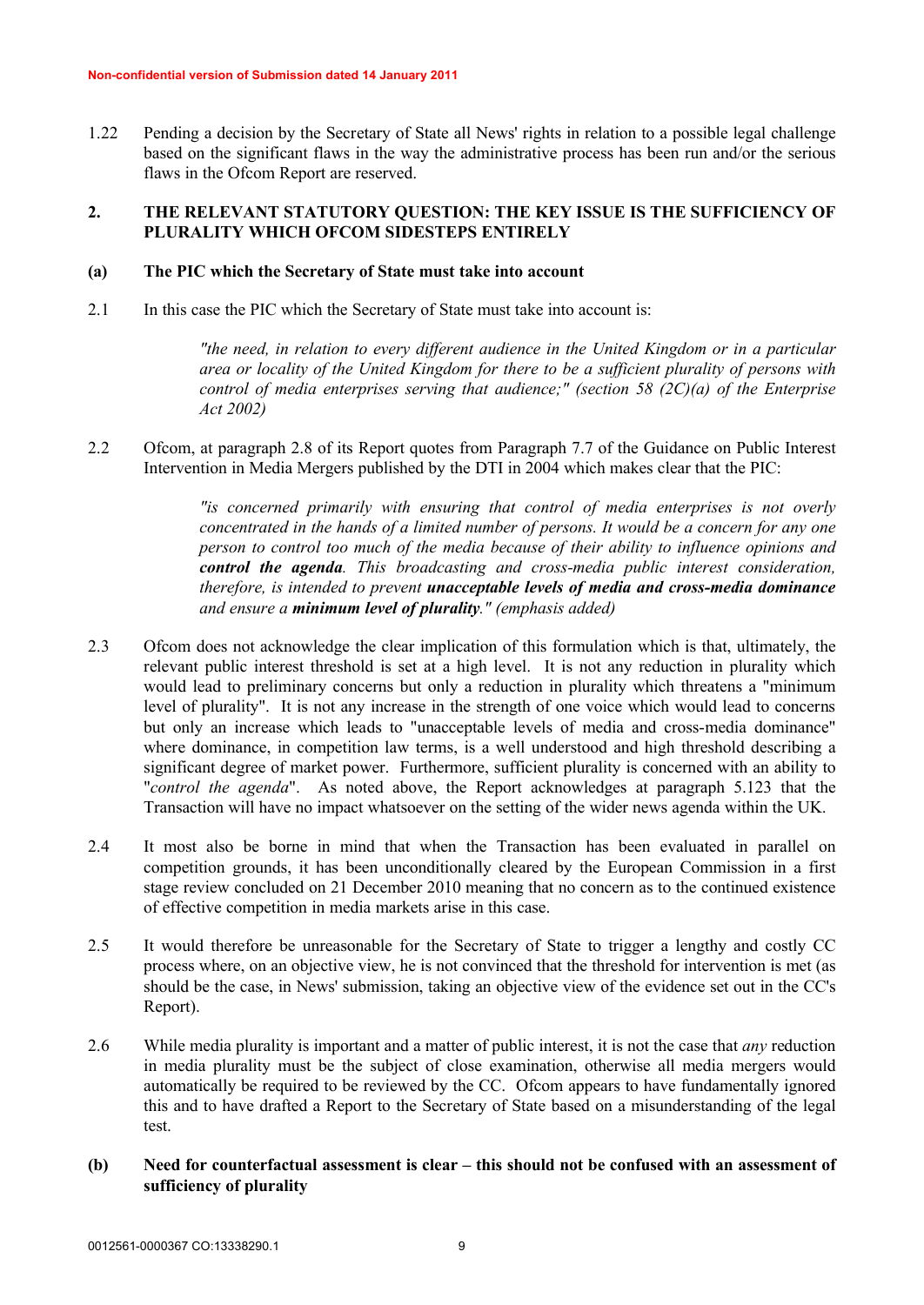- 2.7 Ofcom is correct that it is necessary to assess the possible effects of the Transaction with reference to the current situation/ the situation where the Transaction does not occur.
- 2.8 However, at paragraph 1.14 of its Report, and paragraphs 2.9 to 2.12 of its Report Ofcom confuses two issues which should in fact be distinct steps in the statutory process. The first is for the effects of the merger to be compared with the expected situation absent the merger – a counterfactual analysis. The second is the need for an assessment of sufficiency of plurality post-Transaction.
- 2.9 Ofcom makes no real attempt to consider (and provides no advice to the Secretary of State on) whether there is sufficient plurality in the UK before the Transaction and what difference the Transaction makes to the sufficiency of plurality. Ofcom ignores the concept of sufficiency altogether and purports to treat any potential reduction in the level of plurality which currently exists as a reason for a reference to the CC. This is explicit in paragraph 2.12 of the Report:

*"We consider how the proposed transaction may affect the level of plurality in the market today, and whether this may raise risks for the public interest in terms of a potential reduction in media plurality such that a fuller second stage investigation is warranted."*

- 2.10 This is a misstatement of the legal test on the basis of which the Secretary of Sate is to make his decision on reference to the CC under Article 5 of the Order. The PIC does not arise in every case where two media voices which were previously distinct cease to be distinct. The PIC is narrower than this and is potentially relevant only where a reduction in the number of voices is such that it threatens to result in insufficient plurality. The Report has failed to provide advice on the fundamental question to be addressed by the Secretary of State in his decision on reference.
- 2.11 The Secretary of State must form a view on the level of plurality which is/would be sufficient in order to assess the potential effects of the Transaction and to decide whether the Transaction raises concerns which might justify a reference to the CC. In addressing the former question, it is highly relevant that (a) at the time of entry into force of the Communications Act 2003 Parliament must have assumed that plurality was sufficient; and (b) in 2007 as result of the Sky/ITV review, plurality both in TV and cross-media was found sufficient, even if Sky had retained its stake in ITV. This suggests that the CC felt that the level of plurality was not only sufficient in 2007, but that there was an appreciable margin of safety. Moreover, media plurality has increased since both 2003 and 2007 for reasons set out in the FTI and Perspective Reports. The assumption must therefore be that pre-Transaction plurality was already sufficient by some margin. Ofcom has failed to demonstrate that plurality would be reduced, as a result of the present Transaction, to a level below that subsisting in 2003 (or 2007) that could reasonably be said to lead to insufficient plurality.
- 2.12 Ofcom sidesteps this question at paragraph 2.10 of its Report by referring to a number of submissions from third parties <sup>6</sup> which claim that plurality is insufficient in the UK. In a controversial case such as this one, the fact that two lobbying organisations, the NUJ and two academics (cited by Ofcom in footnote 35) express a particular view can hardly be taken as evidence that that view holds any weight whatsoever and it is not acceptable for Ofcom to refrain from taking its own view on this issue and advising the Secretary of State accordingly. Ofcom's failure to engage with the issues calls into question the reliability of its Report and the Secretary of State must come to a conclusion on whether or not he would be minded to refer in full awareness of the flaws in the Report.
- **(c) A lower standard of proof for a preliminary "phase I" review does not mean that the statutory test can be disregarded or changed or that Ofcom is permitted to avoid difficult questions altogether**

6

Specifically, Ofcom refers to submissions from: 38 Degrees, Campaign for Press and Broadcasting freedoms, the NUJ and two academics.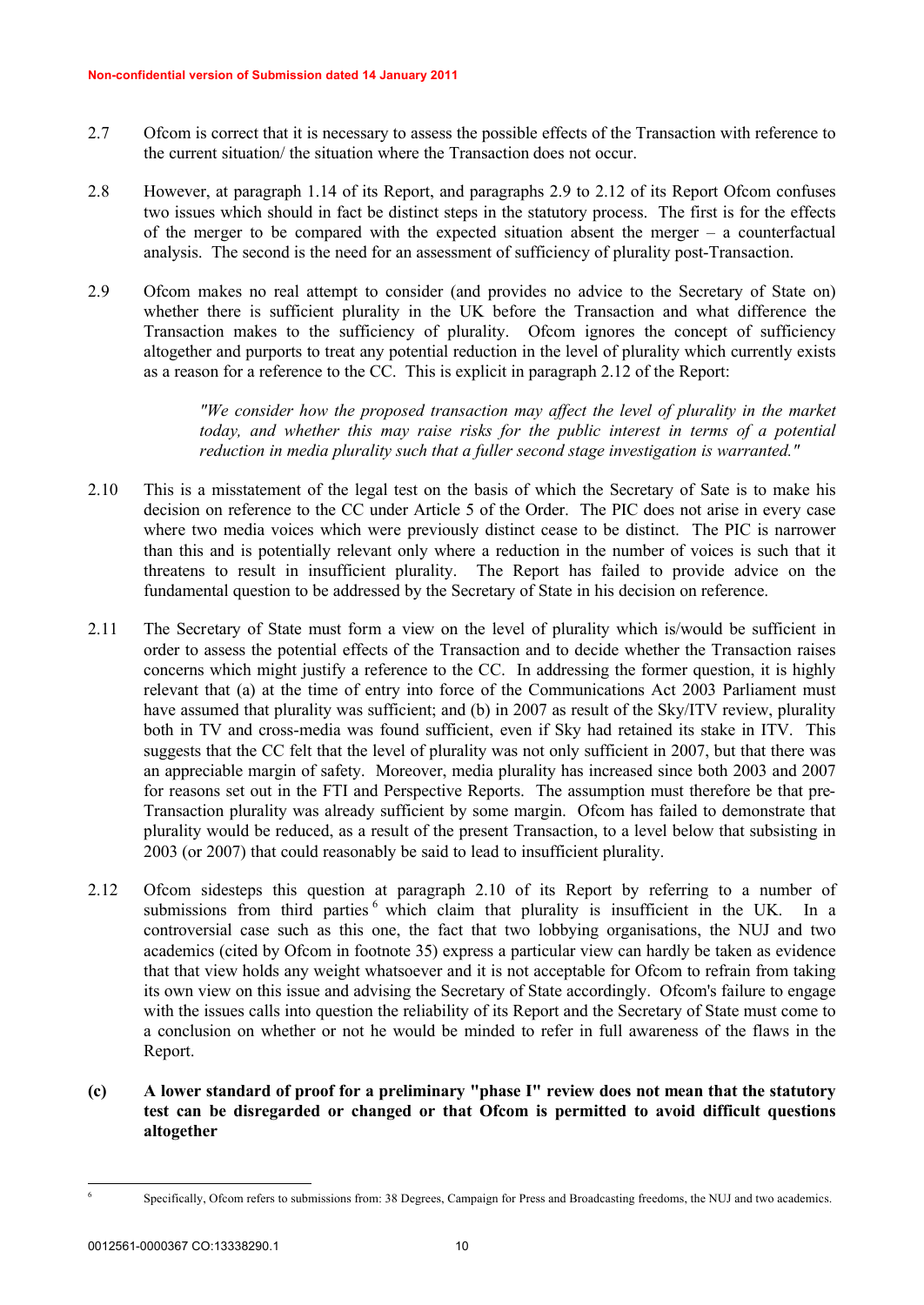- 2.13 Ofcom also confuses the permissive nature of a first stage review in terms of the threshold to be met before Ofcom can recommend to the Secretary of State that the Transaction might merit further review (described at paragraph 2.4 of its Report) with an ability to stop short of analysing the key question posed by the PIC – whether there is a risk that the Transaction will result in insufficient plurality.
- 2.14 The fact that the Secretary of State is only required at this stage to determine whether it is or "*may be the case*" that the Transaction "*may be expected to operate against*" the relevant PIC does not remove the fact that the relevant PIC concerns "*sufficiency of plurality*" of "*persons with control of media enterprises serving that audience*". Ofcom has side-stepped the key question of the statutory test.
- 2.15 Throughout the Report there are many places where Ofcom's view is that it is unable to decide on the relevance of various factors to an assessment of media plurality in the time available to it. In many cases, these "open" questions are not specific to this Transaction but would apply equally to any merger between media enterprises operating on different media platforms.
- 2.16 For example, Ofcom states at paragraph 5.114 that: *"The implications of multi-sourcing in relation to this proposed transaction are complex and as a first stage authority we do not have sufficient time to consider it fully"*. In fact, multi-sourcing by consumers is a key feature contributing to the sufficiency of media plurality in the UK and this follows on from the CC's analysis of plurality in Sky/ITV. It is hard to see how increased access to news sources, including the internet, does not enhance plurality. Ofcom is a specialist regulatory body which carries out regular, broad reviews of media consumption by consumers in the UK. Ofcom understands very well that consumers use varying platforms to consume content and that access to content is being increasingly facilitated by the growth of the internet and digital media. Ofcom also had 40 days to carry out its "first stage" review (having been warned in advance by the Secretary of State that a reference might well be made). In a similar length of time, the European Commission, assessing the competition impact of the Transaction, carried out a full and detailed review, consulted with all interested parties, and came to the decided view, set out in a reasoned decision of 60 pages, that the Transaction raised no competition concerns.
- 2.17 Ofcom's struggle with these issues is even more baffling given that only three years ago Ofcom, and then the CC, had to assess the sufficiency of media plurality for a cross media audience in Sky/ITV, where Sky's existing links with News were already taken into account. In any event, there is ample evidence to conclude that the Transaction would not result in insufficient plurality, as summarised in section 1(c) above.
- 2.18 It is therefore unacceptable that News should be penalised, by means of a reference of this Transaction to the CC for a more detailed review, because Ofcom had not decided what they believe the appropriate framework for the analysis of plurality in cross-media markets to be and/or were not able to progress to form a view on the facts within the reasonable time allotted.

# **3. OFCOM'S MISTREATMENT OF SKY'S ACTIVITIES PROVIDING NEWS CONTENT TO THIRD PARTIES PERVADES ITS ANALYSIS AND LEADS TO A DRAMATIC OVERSTATEMENT OF THE POTENTIAL IMPACT OF THE TRANSACTION**

# **(a) The share of media enterprises to whom Sky wholesales news cannot be attributed to Sky under the relevant statutory test**

3.1 The PIC specified in this case and set out at section 58 (2C) of the Enterprise Act requires an assessment of the sufficiency of the number of "persons with control of media enterprises serving [each different audience in the UK]".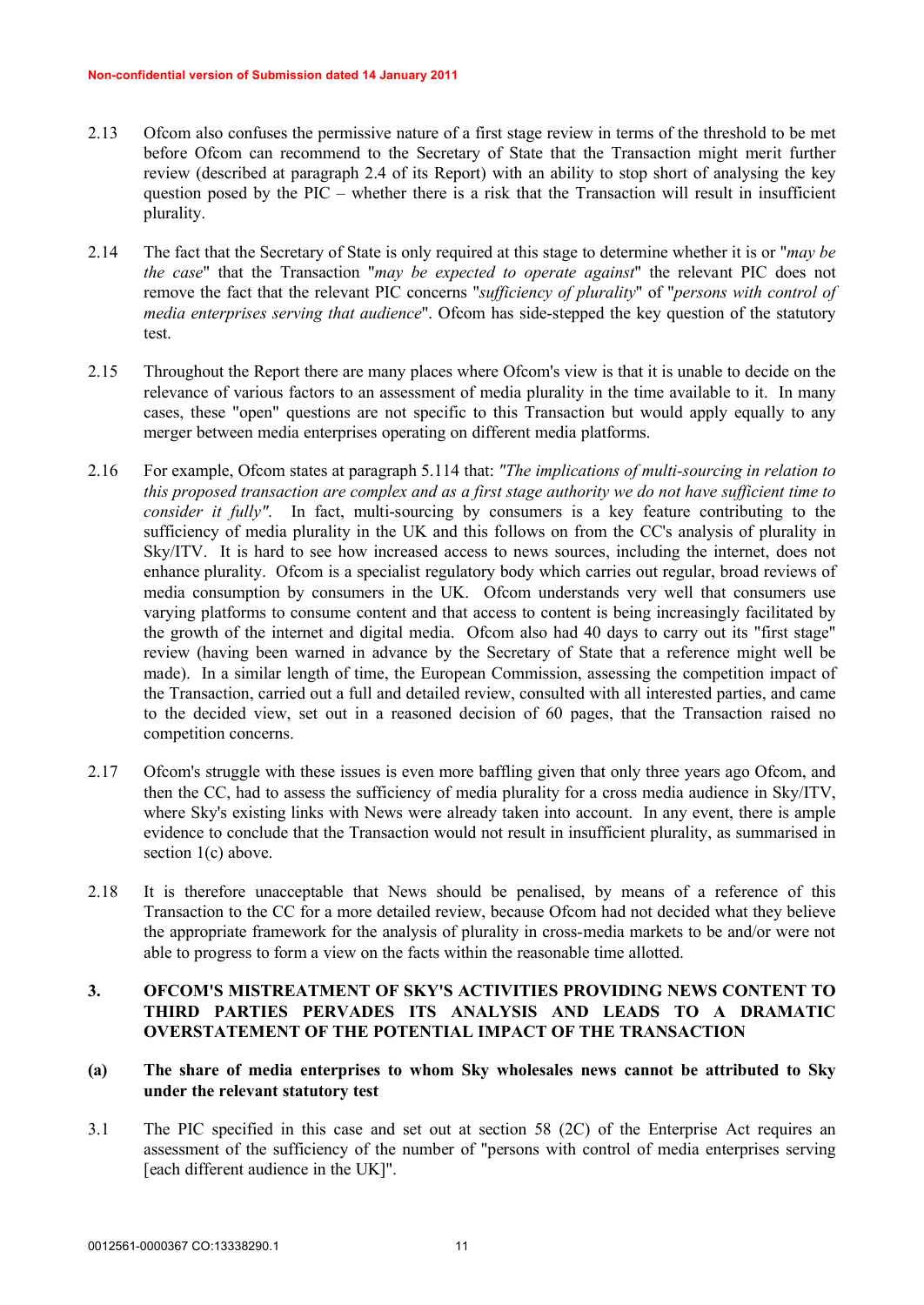3.2 Section 58A provides a definition of media enterprises:

"(1) For the purposes of section 58 and this section an enterprise is a media enterprise if it consists in or involves **broadcasting**.

(2) In the case of a merger situation in which at least one of the enterprises ceasing to be distinct consists in or involves broadcasting, the references in section 58(2C)(a) or this section to media enterprises include references to newspaper enterprises.

(3) In this Part "newspaper enterprise" means an enterprise consisting in or involving the **supply of newspapers.**" (emphasis added)

- 3.3 Sky's wholesale provision of news is not an activity of a "media enterprise serving a relevant audience" under the Enterprise Act and should therefore be disregarded. <sup>7</sup>
- 3.4 It is the controller of Channel 5 who is responsible for the content and editorial policy of Channel 5 news, regardless of the fact that the content is in practice, at this time, sourced by Channel 5 from Sky. The same applies to Sky's wholesaling of news content to Independent Radio News (**IRN**). It is the radio broadcasters who remain responsible for their news content rather than Sky.
- 3.5 Ofcom acknowledges this to some extent. It comments, at paragraph 2.20, that:

*"Sky's provision of news…to other media enterprises may not, of itself, bring Sky within the definition of "media enterprise" for the purpose of the statutory test. However, it is relevant to the question of the contribution made by those other media enterprises to plurality. In any event, Sky…indirectly serves a variety of audiences besides its retail audiences, through wholesale news provision.""* 

- 3.6 Later, Ofcom generally analyses data both including and excluding the wholesale supply of news, but in drawing its conclusions inevitably relies on the data which takes account of the wholesale supply of news by Sky News to Channel 5 and IRN. Indeed, in its analysis of cross-media consumption (key to its overall conclusions) it *only* presents its data including the wholesale supply of news.
- 3.7 Ofcom treads a very fine line as regards wholesale provision, emphasising that the type of wholesale arrangement entered into by Sky and ITN must be taken into account, but that the upstream supply of stories by news agencies such as Reuters and AP does not need to be taken into account (paragraphs 4.6 to 4.8). Such a selective approach to defining the relevant sources of influence seems designed to emphasise the importance of Sky News, while minimising the relevance of other media players. By contrast, the CC in Sky/ITV reported submissions it had received as follows:

*"Five told us that, in its experience, the costs of news provision are falling, due to advances in digital technology and distribution. This could mean many more companies being potential news providers to Five when its contract is next up for renewal. In addition to Sky News and ITN, this could include international news organizations such as CNN, Reuters and APTN. Should they feel inclined, Five considered that any one of these organizations could recruit the staff to provide the dedicated 'front end' resources for a high-quality news programme, while relying on its own infrastructure to support this".<sup>8</sup>*

#### **(b) Agreements for the supply of news content are temporary commercial arrangements**

<sup>7</sup>

See, in addition News' Initial Submission, paragraphs3.14 to 3.18.

At Appendix H of the CC Report.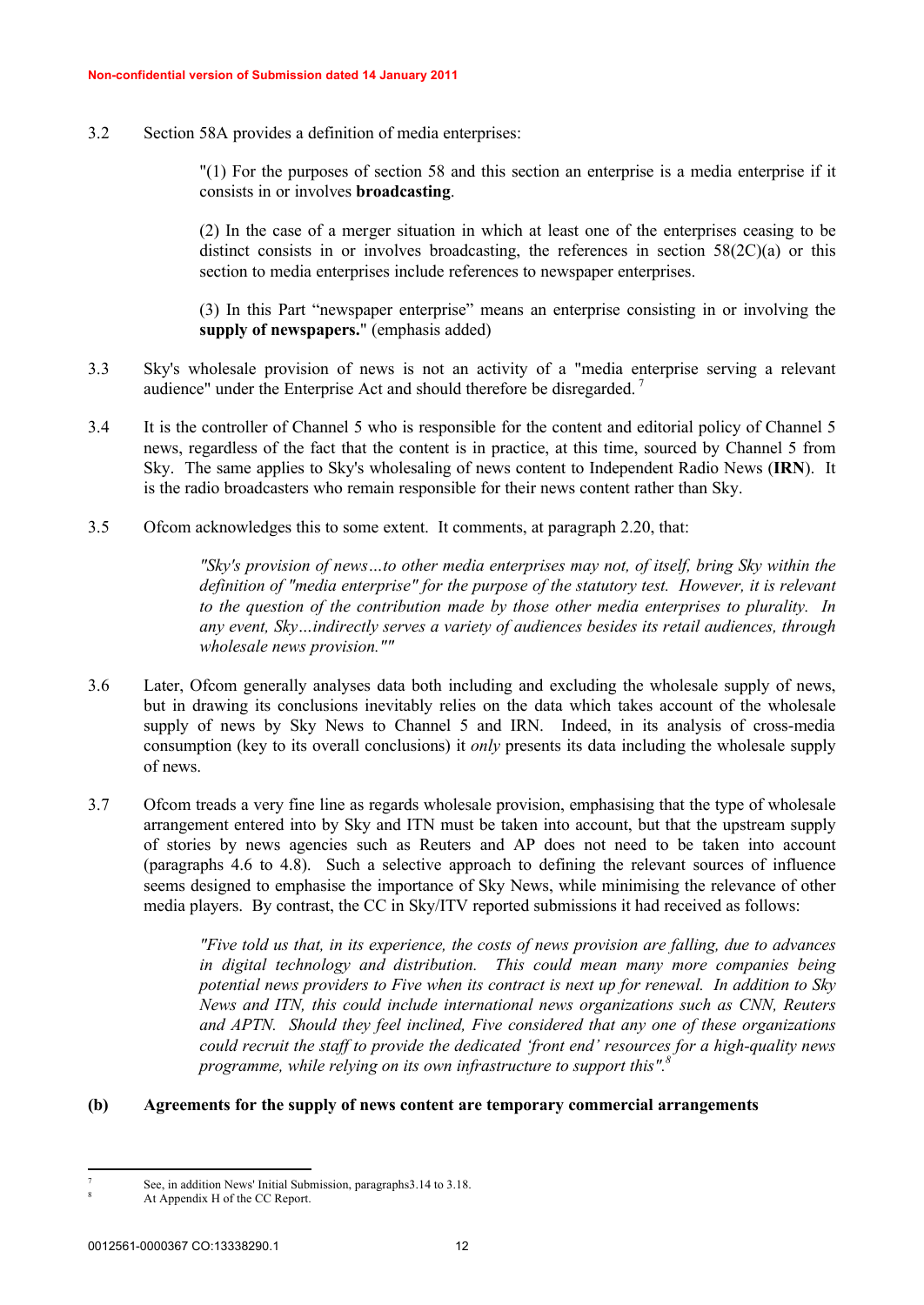3.8 There is nothing permanent at all about the supply arrangements between Sky and Channel 5 or IRN and they can be lost as well as won. The current arrangements represent a choice on the part of the responsible broadcaster, to source wholesale content from Sky for a particular period, on the understanding that the broadcasters will (as they are obliged to do) retain full editorial control over their own stations.

### **(c) News cannot interfere with the editorial content provided by Sky to third parties – this is highly relevant to the issue of internal plurality**

- 3.9 Ofcom does not even take into account the indirect, limited and temporary nature of these arrangements when assessing the extent to which "internal plurality" is relevant to the analysis in section 5 of its Report.
- 3.10 It does not consider that:
	- (i) in practice, there is no reason to believe that News would interfere with editorial decision making at Sky News;
	- (ii) there is a clear and important additional barrier preventing News from interfering with editorial decision making in relation to news provided to Channel 5 and IRN given that the broadcasters who remain responsible for broadcast news content could object to any interference by news and would certainly be likely to object to any bias in the news content presented to them; and
	- (iii) in addition to drawing on the IRN feed, many commercial radio stations create their own national news bulletins drawing on a variety of sources.
- 3.11 As the CC noted in its Report in Sky/ITV (in the same paragraph 5.55 from which Ofcom selectively quotes in its Report):

*"The channel operator remains ultimately accountable (including to the regulator) for the news that is presented on its channels. The presentation of individual news stories may on some occasions be discussed between the programme provider and the channel operator either before or after transmission."*

3.12 By contrast, Ofcom did acknowledge the limits to wholesale provision to a greater extent in its Report to the Secretary of State for BIS in Sky/ITV in relation to the arrangements which were then in place between ITN and IRN (albeit later drawing the wrong conclusion as to a potential threat to media plurality, as was later found by the CC and the Secretary of State for BIS who identified no such threat):

> *"since IRN self-supplies some news and ITN acts only as a sub-contractor of IRN in the provision of news content for radio stations, ITN's influence on radio news may be less significant" (paragraph 4.33 of Ofcom's Report in Sky/ITV)"*

## **(d) Ofcom's analysis of the share and influence of Sky News is misleading**

- 3.13 It is not legitimate to attribute the audience share of Channel 5 and independent commercial radio to Sky when assessing the strength of different media enterprises and to treat this "indirect" audience as the equivalent of the direct audience of Sky News, which Ofcom does at paragraphs 1.23 and 1.27 of its Report and throughout section 5.
- 3.14 Sky's provision of News content to third party broadcasters accounts for the vast majority of the increment that Ofcom identifies as resulting from the Transaction. At paragraph 5.28 Ofcom claims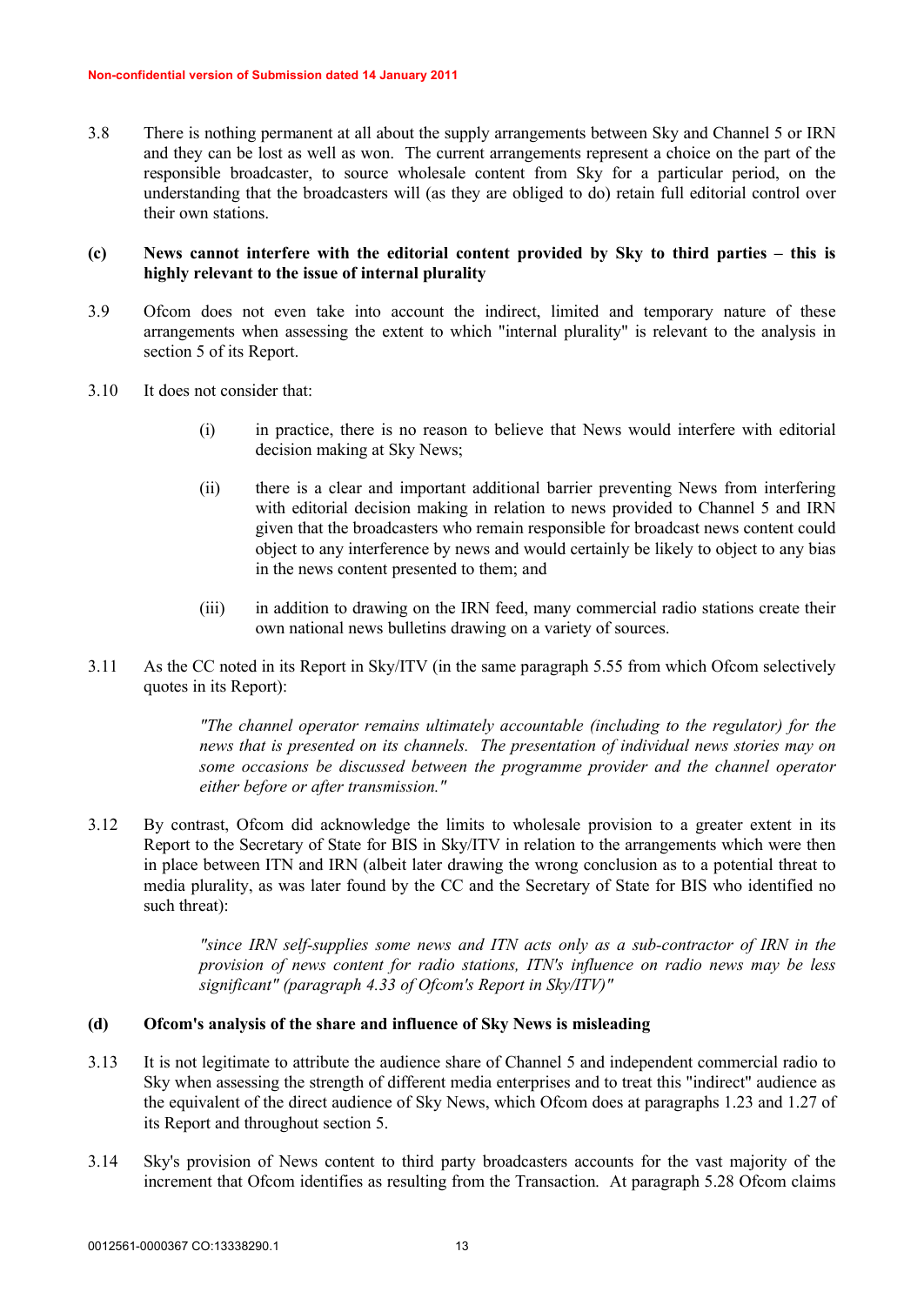that "News Corp will account for 23.7% of all minutes of news consumption – a 9.8 percentage point increment". A full 6.7 percentage points of the share of minutes attributed by Ofcom to Sky News in fact represents commercial radio listening. An additional 0.7 percentage points of the share attributed to Sky News represents viewing of Channel 5. Ofcom places appreciable weight on this analysis of consumption, saying it "provides a useful overview of the parties' relative positions and ability to influence public opinion". Stripping out the provisions of news via IRN and Channel 5, which is a wholly different activity from broadcasting directly to consumers, **the increment to News' existing share of consumption, on the basis of Ofcom's calculation, is a mere 2.4%**, representing a total share of consumption of 16.2%. This is hardly at a level where concerns would arise as to "*unacceptable levels of media or cross media dominance*" as required by the DTI's Guidance on the application of the media plurality test. If other flaws in Ofcom's exercise (identified below) were corrected, this share would be even lower.

- 3.15 In addition, there are two specific factual errors in Ofcom's calculation of the importance of news on commercial radio:
	- (i) Ofcom's "share of minutes" analysis is based on a weighting of 5% of commercial radio output being national news, or three minutes per hour. Ofcom's "share of minutes" analysis is based on a weighting of 5% of commercial radio output being national news, or three minutes per hour. In fact, the actual amount of news included in such services will vary considerably, for example, the main news programming provided by Sky to IRN for on-sale to its client stations is a two minute news bulletin each hour.
	- (ii) Ofcom assumes that Sky (via IRN) supplies all national news on commercial radio. But this too is an error. Many stations do simply rebroadcast the IRN bulletins in off-peak hours, but in peak hours (obviously far more important for minutes of news consumption) many stations will create their own national news bulletins, writing their own scripts drawing from a number of sources, including but by no means limited to IRN.
- 3.16 Correcting for these two errors (based on a conservative assumption of half of radio news consumption being of bulletins created locally rather than by Sky), the impact of the transaction would drop significantly. If Sky was treated as providing two minutes of news per hour rather than three this would change from a 9.8 percentage point increase to 5.3 percentage point increase, even on Ofcom's inappropriate wholesale basis.
- 3.17 Ofcom's approach in emphasising the degree of trust which consumers place in Sky News, in addition to the aggregate share of Sky taking into account wholesale provision, is equally flawed. Nowhere in the Report does Ofcom suggest that commercial radio stations are a key source of news content or an influential source of news for consumers or that an acquisition by News of some level of influence over content provided to independent radio stations (which is ultimately under the editorial control of those stations) is a matter which would raise concerns. To be coherent, if the trust and authority of Sky News were to form any part of the Secretary of State's analysis, the consumption of news via independent radio stations and via Channel 5 must be ignored.
- 3.18 Stripping out Sky's wholesale of news to other news providers, it is clear that Sky News has only a very small share of minutes of consumption and a very limited audience reach; the increment to News existing share of news consumption is modest. If the Secretary of State were to take the reasonable view that Sky's provision of wholesale news must be discounted when assessing its audience share and its ability to influence consumers, this in itself would fundamentally change the conclusions which should be drawn from the Ofcom Report. The small increment to News' existing share of cross-media consumption (combined with the lack of any change in the number, range or News' relative ability to influence other news providers within newspapers or TV news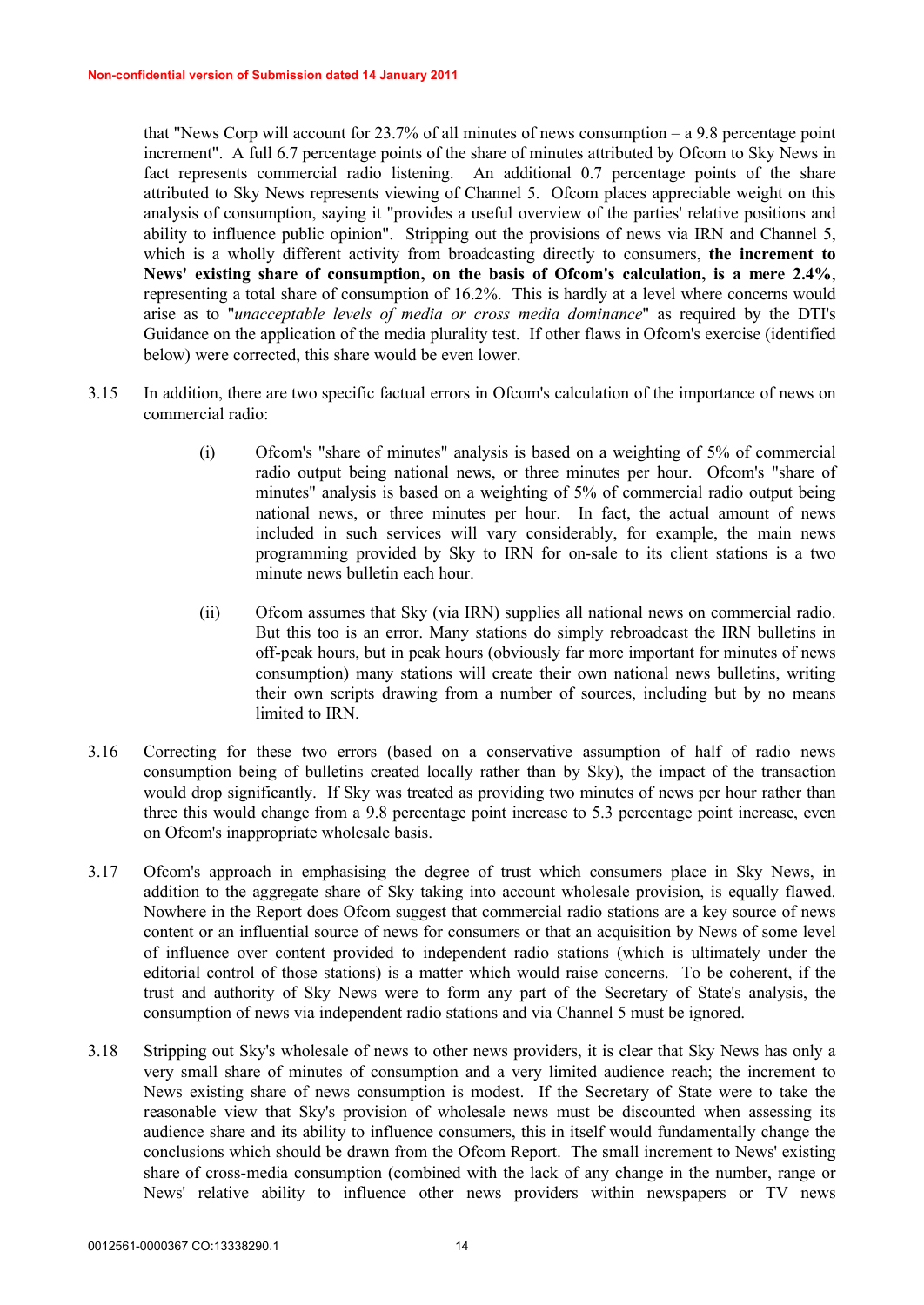acknowledged by Ofcom at paragraph 5.123 of the Report) is in fact a reasonable basis for concluding that the Transaction does not raise media plurality concerns or pose any threat to the public interest.

### **4. ERRORS IN OFCOM'S ANALYSIS OF NEWS PROVISION AND CONSUMPTION**

- 4.1 Ofcom makes a number of key errors in analysing news provision and consumption:
	- (i) It relies excessively on "share of minutes" which understates BBC's role and the importance of online and over-emphasises the importance of newspaper publishing.
	- (ii) Ofcom attributes the entire reach and share of national commercial radio news to Sky News and essentially treats this as the equivalent of Sky News' ability to reach and influence consumers directly. This is both factually incorrect and nonsensical.
	- (iii) It relies excessively on a narrow view of reach which is not a good proxy to measure the plurality of voices available to a cross-media audience.
	- (iv) The issue of multi-sourcing, which is crucial to an assessment of cross-media plurality, is noted to be "important" but in practice is ignored in Ofcom's analysis of the impacts of the Transaction. In fact, multi-sourcing (which is increasingly being facilitated by use of the internet as a medium of accessing news) plays a crucial role in ensuring that consumers are exposed to a variety of opinions. The absolute level and the rise of multi-sourcing contribute substantially to the sufficiency of plurality and will continue to ensure a plural news environment in the UK.
- 4.2 Ofcom excludes from its analysis the regional newspaper groups (which publish numerous titles that provide national news) on the basis that "they do not provide news to a UK-wide audience, and will have lower circulations and readerships for individual titles compared to national newspaper groups". However, across their titles, these groups do provide news to a very significant portion of the UK population, and the reach of each of the groups is comparable to that of the FT or the Independent (which Ofcom does include in its analysis). While individual titles will have lower readership, Ofcom elsewhere in the Report dismisses the value of internal plurality, and as a practical matter national news may well be centrally provided to relevant titles within a group. Thus to be consistent, Ofcom should view regional press on a group basis, not a title-by-title basis (exactly as it does for News).
- 4.3 Ofcom has undertaken new research to investigate cross-media consumption (described in paragraph 4.39 of the Report), asking consumers which media outlets they regularly use. However, there are two substantial errors in this research:
	- (a) It has defined 'regular' usage differently for Sunday newspapers ('once a month') from all other media ('once a week'). This is an arbitrary and highly distorting distinction. There is no reason to believe that, as regards influencing public opinion, reading a Sunday newspaper once per month is equivalent to reading a daily newspaper once per week – the far more natural assumption is that the same frequency gives the same influence. The effect of this error is to materially overstate the starting share of News, since the importance of Sunday papers (where News is relatively strong) is likely over-weighted by a multiple of 4 or 5.
	- (b) There was an error in the design of the questionnaire acknowledged by Ofcom in footnote 89 of the Report. Ofcom offered consumers a list of Sunday papers to select which ones they read. However this list omitted high circulation titles including the Mail on Sunday, Daily Star on Sunday, Sunday Express and People (none of which are News titles). While respondents were able to 'write in' other responses, it is a fundamental principle of consumer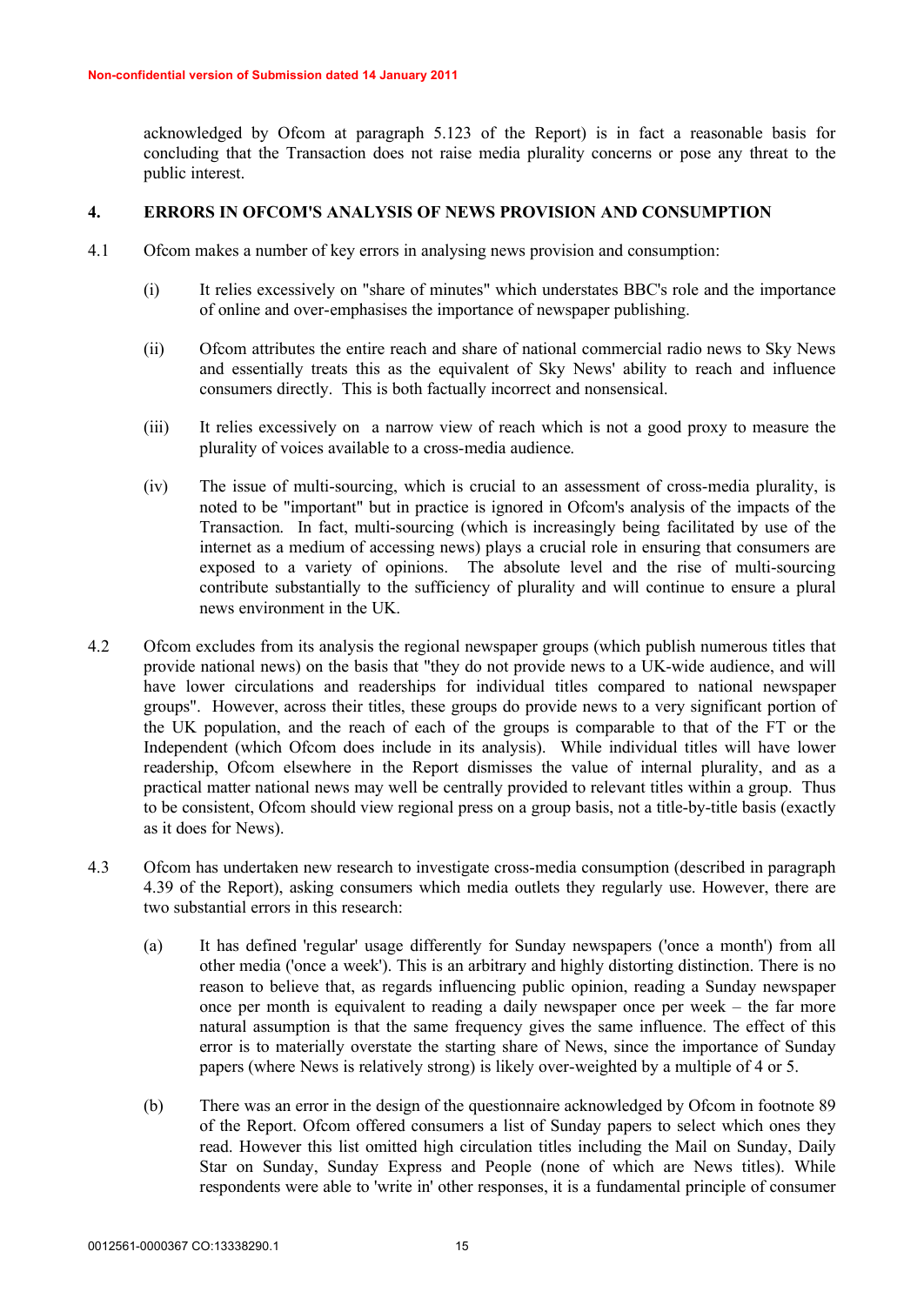research that prompted responses will be higher than unprompted. Thus the effect of this error is to suppress reporting of usage of non-News Sunday titles, thereby exaggerating News' share.

- 4.4 In addition to its analysis of cross-media consumption based on market research, Ofcom also considers cross-media consumption based on minutes of usage (described in paragraph 5.24 onwards of the Report). However, this analysis is based on fundamental errors of fact, specifically in relation to the amount of news provided by Sky to IRN and Ofcom's erroneous assumption that Sky (via IRN) supplies all national news on commercial radio (as set out in more detail at paragraph 3.14 above). These errors have the effect of substantially overstating the impact of the Transaction. As discussed in section 3 above, it is a further error to attribute this wholesale share to News.
- 4.5 Given that correcting for even these basic factual errors would substantially reduce both the incremental impact of the Transaction (from 9.8 percentage points to 5.3 percentage points) and News' aggregate share, it calls into question whether (even on its own logic) Ofcom's overall conclusions regarding the Transaction are valid and adds weight to the argument set out at paragraph 3.16 above that in fact the analysis set out in Ofcom's Report, once key errors have been corrected, provides a basis for deciding that the Transaction does not result in insufficient plurality.

# **5. FLAWS IN OFCOM'S ANALYSIS OF THE POTENTIAL EFFECTS OF THE TRANSACTION**

## **(a) Ofcom does not take account of Sky's existing links with News**

5.1 News accepts of course that the Transaction brings about a change in the nature of its legal control over Sky. However, as confirmed by the Court of Appeal in Sky/ITV, this does not mean that – in carrying out a qualitative analysis - it is permissible to ignore the current level of control exercised over Sky's editorial policy and the changes that the Transaction will bring about in that respect:

> *"[…] it seems to us that the Commission was correct to hold that, whereas in reckoning the number of controllers of media enterprises for the purposes of section 58(2C)(a) only one controller is to be counted in respect of both or all of the relevant enterprises (here Sky and ITV*), nevertheless, when it comes to assessing the plurality of the aggregate number of *relevant controllers and to considering the sufficiency of that plurality, the Commission may, and should, take into account the actual extent of the control exercised and exercisable over a relevant enterprise by another, whether it is a case of deemed control resulting from material influence under section 26 or rather one of actual common ownership or control."<sup>9</sup>*

- 5.2 In fact, Ofcom assessed plurality in the previous Sky/ITV case precisely on the basis that Sky and News were assumed to be part of the same enterprise. **Ofcom has entirely reversed its position in this case** and in its substantive assessment of the effects of the Transaction it treats Sky as an entity which is entirely unconnected with News. The CC also took into account that News had material influence over Sky when assessing media plurality in Sky/ITV and, having carried out a detailed review, advised that there was no concern about plurality raised by Sky's acquisition of an interest in ITV.
- 5.3 Although it acknowledges that pre-Transaction Sky is not an entity which is unconnected with News at paragraphs 5.3 and 5.4 of the Report, Ofcom proceeds to treat Sky News as: (i) an entity entirely separate from News pre-Transaction; and (ii) an entity under the editorial control of News post-Transaction.

<sup>9</sup> *British Sky Broadcasting Group Plc v Competition Commission*, Court of Appeal (Civil Division), 21 January 2010, [2010] EWCA Civ 2 (**Sky/ITV**), at paragraph 121.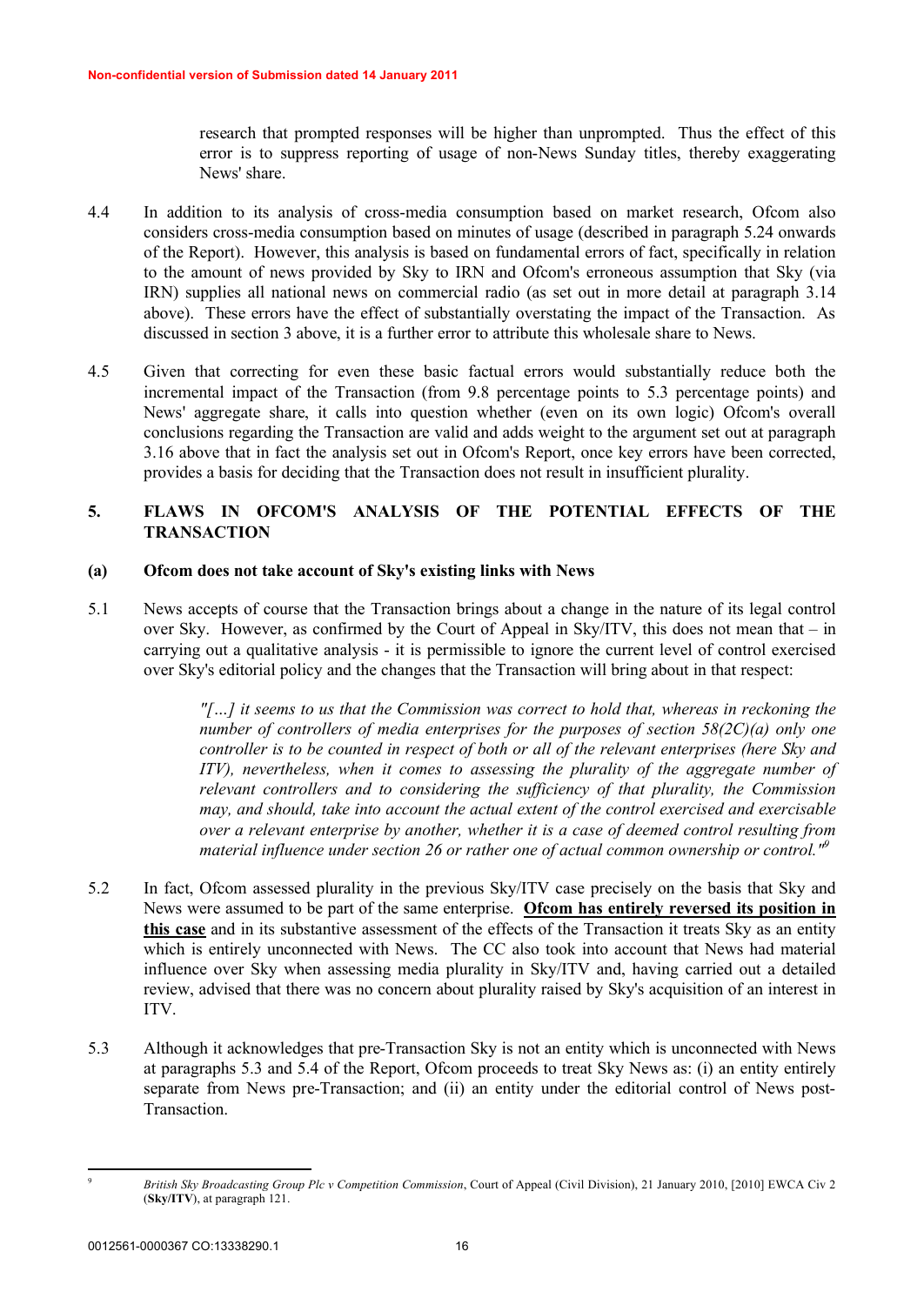- 5.4 In fact, News was a founding share-holder of Sky over which it initially had sole control. Sky News was launched as a channel in 1988, at a point when the then four-channel Sky Television service was under the sole control of News, having been announced to the British Academy of Film and Television Arts by Mr Rupert Murdoch on 8 June 1988.
- 5.5 At the present time, News clearly continues to have a degree of commercial influence over Sky which is sufficient to count as "control" for the purposes of the Enterprise Act. News holds 39.02% of the shares in Sky and from 2007 until the present day has had between four and five affiliated Directors on the board of Sky at any one time. Mr James Murdoch was the CEO of Sky from 2003 to 2007 and is currently the non-executive Chairman of Sky.<sup>10</sup>
- 5.6 Ofcom's attempts to consider what has changed as a result of the Transaction are unsatisfactory. At paragraph 5.6 Ofcom considers that, as a result of the Transaction, News would be able to take decisions that are in the exclusive commercial interest of News. At paragraph 5.7 Ofcom considers that, as a result of the Transaction, News "may also gain a greater ability to exert influence over editorial decisions". The first issue is irrelevant to plurality and the competition implications of News acquiring control over Sky have already been assessed by the European Commission. The second concern can be addressed entirely by establishing that there is adequate internal plurality (a question which is dealt with below).
- 5.7 Ofcom does not consider whether, if News was really motivated to interfere with editorial decisions at Sky News (which Ofcom appears to assume in identifying concerns about plurality), it already has some ability to do so **but does not**. Again, the failure to engage with the issues arising in this case fundamentally calls into question the reliability of Ofcom's analysis and the conclusion that any real risk to the sufficiency of plurality arises as a result of the Transaction. In contrast, the CC in its review of the Sky/ ITV transaction expressly recognised the editorial independence of Sky News:

"*BSkyB and the BBC, which both provide news in-house, emphasized the role of their editorial staff in determining the day-to-day content of their programming. BSkyB told us that all editorial decisions regarding the content of BSkyB's various news services were taken by the Sky News editorial staff. BSkyB board's role was to consider the competitive strategy and funding of BSkyB's news content at a high level; it had no role in the day-today editorial control of Sky News content on television or online. We received no evidence from third parties to suggest that senior executives at BSkyB or its parent companies exerted influence on the Sky News agenda*."<sup>11</sup>

## **(b) Ofcom fails to give sufficient emphasis to the fact that the number of newspaper providers, and the number of TV broadcasters is unaffected**

- 5.8 Ofcom correctly identifies that in this case the only conceivable impact of the Transaction would be on a cross-media audience in the UK. On any analysis: (i) the number of newspaper voices in the UK remains unchanged post-Transaction; (ii) the number of TV broadcast voices in the UK remains unchanged post-Transaction; and (iii) radio is unaffected and/or the number of radio voices remains unchanged; and (iv) while News and Sky both provide news content via the internet, so do a multitude of other providers.
- 5.9 The Transaction therefore has no impact whatsoever on the sufficiency of plurality for consumers who only read newspapers and consume no other sources of news. It also has no impact whatsoever on consumers who only watch television news and consume no other sources of news. It is simply not credible to suggest that combining the internet platform of Sky with those of News International

<sup>&</sup>lt;sup>10</sup> See paragraphs 4.4 to 4.11 of the Initial Submission. That these interests confer "control" over Sky was acknowledged by the Ofcom, the OFT and the CC in the 2007 review of Sky's acquisition of 17.9% of the shares in ITV (See paragraph 4.5 of Initial Submission in particular).

 $11$  At paragraph 5.57.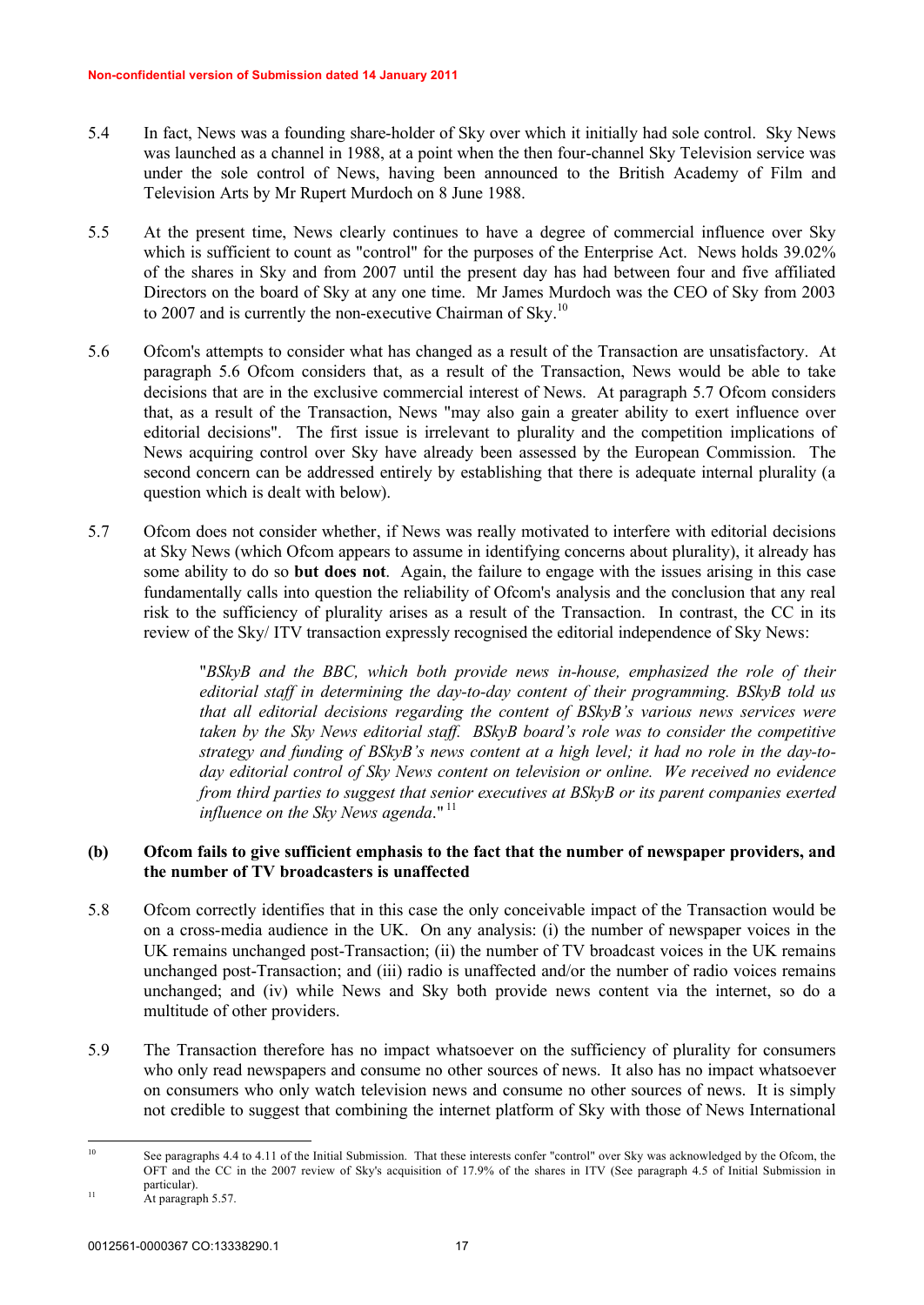newspapers could conceivably reduce plurality to any material extent or have an adverse effect on the public interest in the UK. **It is only consumers who consume news via multiple platforms who would potentially experience any change.**

- 5.10 Therefore, it must surely be the case that the fact that the existing number of providers will continue to provide news within each separate medium "raises the bar" in terms of identifying a public interest concern arising from this Transaction.
- **(c) Combination of Sky News and News International newspapers would have no material impact on the range and variety of cross-media voices available to and accessed by consumers in the UK**
- 5.11 Any analysis needs to take account of the fact that alternative sources of news are increasingly not "substitutes" in any meaningful sense. Those news media which are fastest growing (internet news and, to a lesser extent, TV news) are in most cases free at the point of consumption, enabling consumers to access multiple sources of news at no incremental cost and thereby encouraging consumption from multiple sites or channels, as the case may be. Furthermore an increase in audience for one source of news does not necessarily mean a reduced audience for another source of news. A qualitative assessment of cross media plurality is possible (and it has been done in the Sky/ITV case) but cannot be done in a meaningful way without looking at both news provision and news consumption - not separately (as Ofcom does) but in combination.
- 5.12 More multi-sourcing in consumption means that UK consumers are exposed to a variety of different views and should be able to take their own decisions as to which sources of news they find more interesting and attractive.
- 5.13 In fact, on average, in the UK each consumer of news currently consumes five different sources of news according to the FD Survey of news consumption in the UK (see FTI Report paragraph 5.38). Trends in multi-sourcing, and an increased tendency by consumers to access news via the internet (described further below) will continue to operate to increase plurality in the  $UK^{12}$ :
	- Most viewers of TV news consume one or two source of news (and most of those using a single source will exclusively watch BBC news given that the BBC has a 75% share of news viewing);
	- · Most readers of newspapers read only one national paper, with a smaller group reading two.
	- Most people who use internet news sources consume 3 or 4 sources of news.
- 5.14 Ofcom acknowledges that the multi-sourcing of news is of relevance to plurality (paragraph 4.59) and even "important" (paragraph 5.115). News submits that, particularly given the need to focus on a cross-media audience (which by definition is consuming news across multiple platforms), the Secretary of State should acknowledge that the multi-sourcing of news by consumers is fundamental to any analysis of the sufficiency of plurality.
- 5.15 Assuming an equal number of news voices, it is indisputable that where the relevant audience engages in more multi-sourcing of news rather than less multi-sourcing of news, the environment is more plural. This idea is illustrated further in the diagram set out at paragraph 2.5 of News' Response to the Issues Statement and reproduced below. It seems indisputable that scenario C is a more plural news environment than A or B (even though C has the smallest number of players and, as a market, C is more concentrated than B):

## **Illustrative Scenarios of News Consumption**

<sup>&</sup>lt;sup>12</sup> (See paragraph 5.6 of the FTI Report which is based on data from Touchpoints and other sources. See also paragraphs 2.4 to 2.8 of the Response to the Issues Letter.)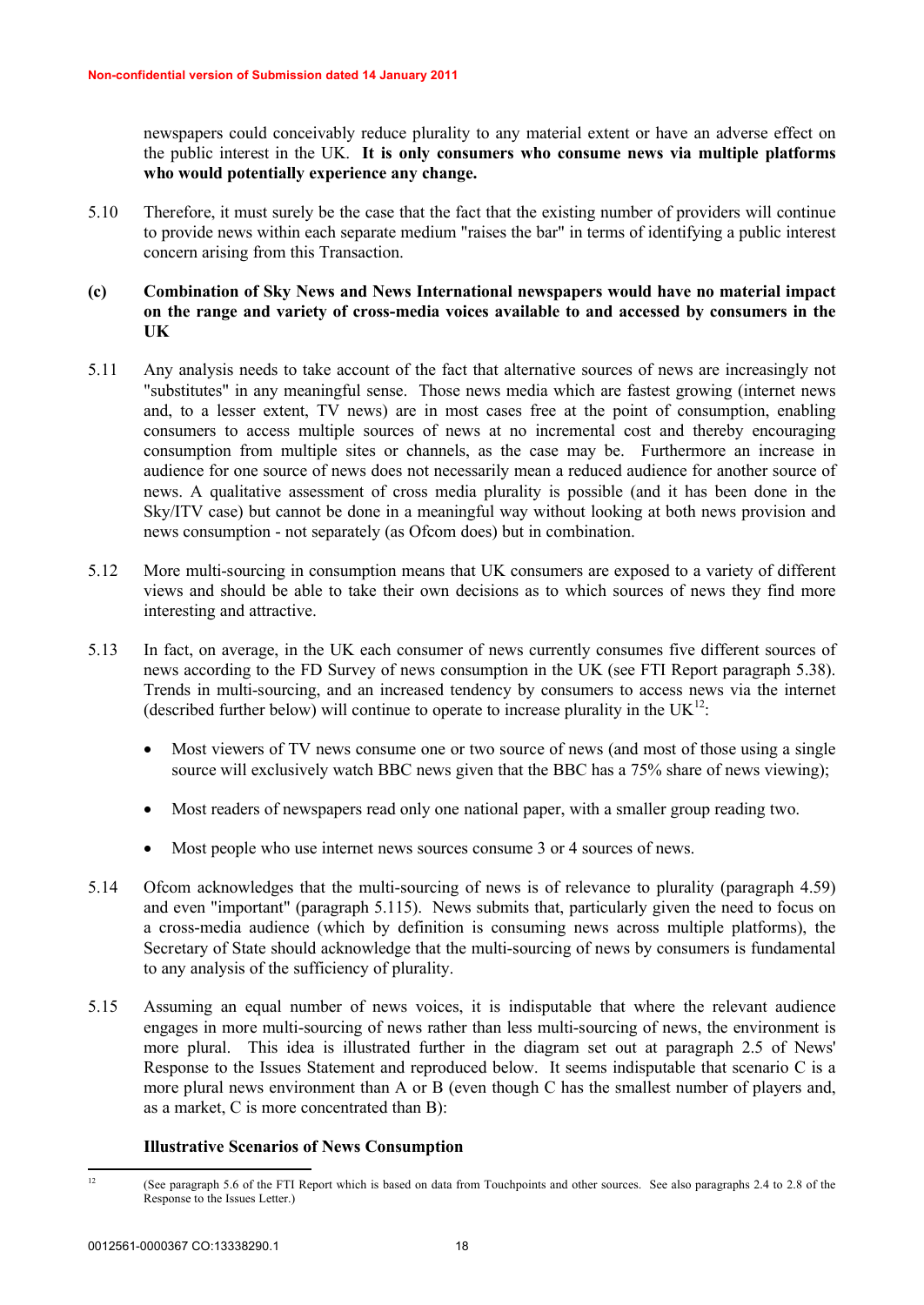

- 5.16 At paragraph 5.116, having said that the level of multi-sourcing of individual consumers is important, and having calculated that the Transaction makes essentially no difference to the number of distinct enterprises used by the average consumer (a drop from 2.9 to 2.8 on Ofcom's wholesale basis), Ofcom dismisses this factor on the basis that "*what matters more […] is the number and range of news providers used by all consumers and their relative significance, rather than the number of news providers used by each individual consumer*."
- 5.17 The distinction that Ofcom purports to draw is meaningless and it cannot be relied upon rationally to dismiss a factor that Ofcom recognises to be important. If the range of news providers used by all consumers is acknowledged to be relevant, then the range of news providers used by individual consumers must be relevant to the overall assessment, since the latter represents an aggregate view of the range used by individual consumers. News has provided evidence on patterns of behaviour which in the aggregate enable a decision-maker to reach a view of degree of overall plurality. Moreover, in so far as Ofcom believes the "word of mouth" transmission of views between consumers to be an important factor, this would tend to increase the potential reach of smaller players by comparison with larger players. The vast majority of people will already be aware of the BBC's reporting of an issue but they might find out something new from discussions of Al Jazeera's coverage.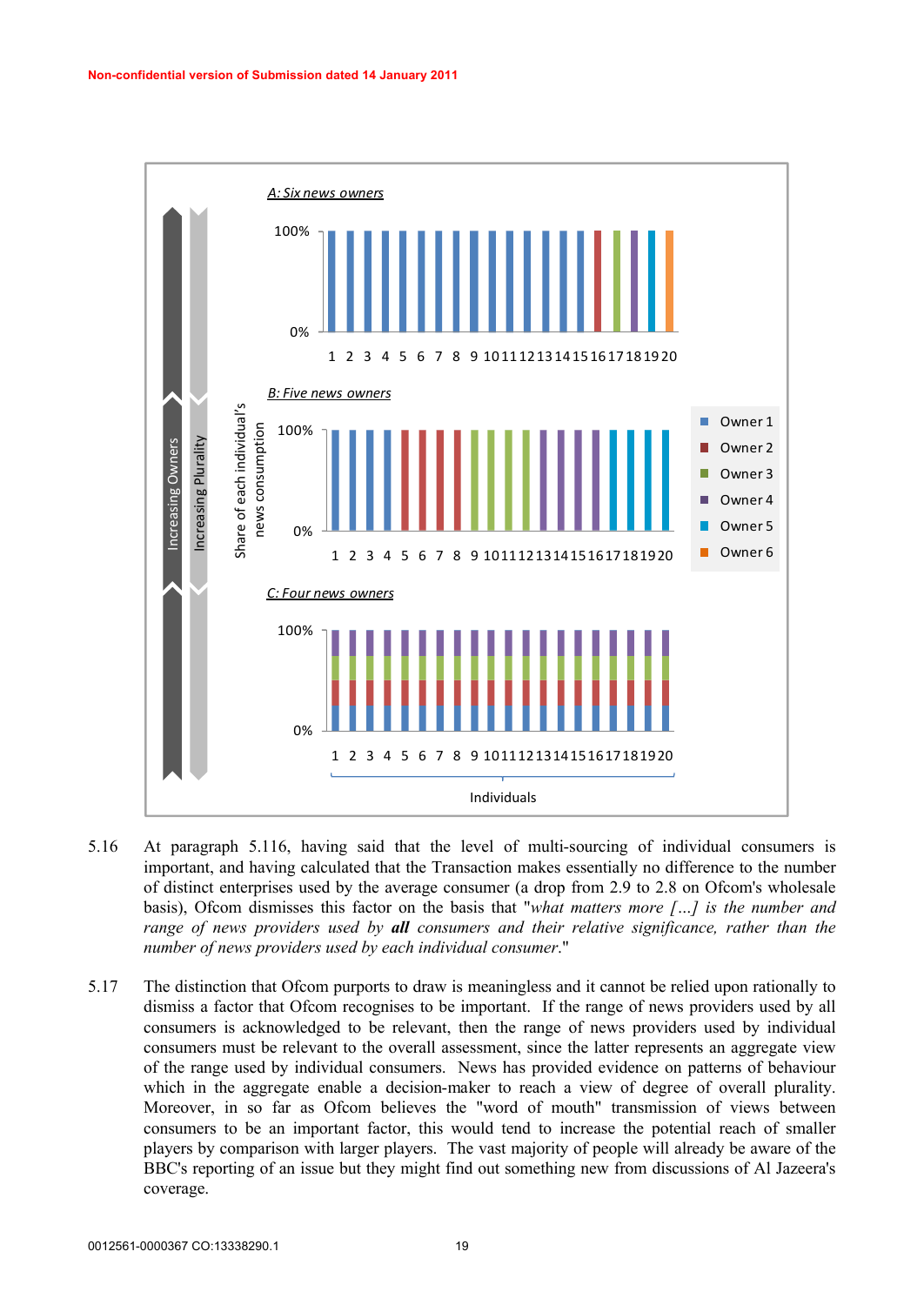- 5.18 The importance of multi-sourcing was implicitly recognised by the CC in Sky/ITV. In Appendix I to the CC's Report, setting out evidence used by the CC to assess plurality, the CC considers, among other metrics:
	- The number of different media platforms through which consumers actively take news:
	- The number of different channels on which customers actively watch television news;
	- The proportion of the population who actively took news from ITV and Sky/News International but from no other source.
- 5.19 News has also estimated the proportion of consumers who would, post Transaction, rely only on News International and Sky News and no other news provider. It has done so using the same methodology used by the CC in Sky/ITV. This group accounts for only 0.3% of the UK population, a very similar share to that identified in Sky/ITV (see paragraph 1.15(vi) above for a more detailed summary of News' overlap analysis). Of com accepts that these estimates are broadly correct. Therefore, the Transaction would have no material impact on the range and variety of cross-media voices in the UK.
- 5.20 Given the plethora of choices of news provision available to consumers in the UK, if consumers should begin to dislike the approach taken by Sky News, they are far from obliged to continue to watch it. Consumers have more than sufficient other choices available to them and can easily switch channels, or, for that matter, switch newspapers if they prefer. By definition, consumers of Sky News have access to digital channels and a wide variety of alternative news content. Ofcom acknowledges that within TV (as well as within newspapers), this Transaction does absolutely nothing to reduce the continued existence of that field of choice. Should Sky News consumers wish to switch to a different news media, there are many sources of news available that are independent of News, both in paper copy and online.

## **6. OFCOM FAILS TO EXPLAIN WHY INTERNAL PLURALITY DOES NOT ENSURE SUFFICIENT CROSS MEDIA PLURALITY**

## **(a) TV broadcast news operates in a particular cultural and regulatory context**

- 6.1 Ofcom does not adequately address the question of internal plurality in relation to Sky News as a TV broadcaster and its relevance to an overall assessment of plurality. Ofcom simply states that "*in light of conflicting views*" they "*do not consider that we can reach the view that internal plurality will ensure sufficient plurality in the provision of news and current affairs as part of a first stage review*" (paragraph 1.39).
- 6.2 Ofcom does not explain why it considers that internal plurality resulting from Sky News' position as a TV news broadcaster does not ensure sufficient cross media plurality *in combination with* other external factors. In contrast, the opinion by Lord Pannick QC (as provided by News to Ofcom and as attached at Annex 5), makes clear that the impartiality rules in the Communications Act 2003 help to ensure that, in practice, the owner of a television station (or the news editor) could not intervene to require news items to receive lesser (or indeed greater) prominence for political reasons, or no coverage at all. The Secretary of State can and should come to a definitive decision on this issue without the need for a protracted investigation by the CC.
- 6.3 TV news in the UK has traditionally been very different from news presented in newspapers and this tradition of strict impartiality in broadcast news is protected in the Broadcasting Code which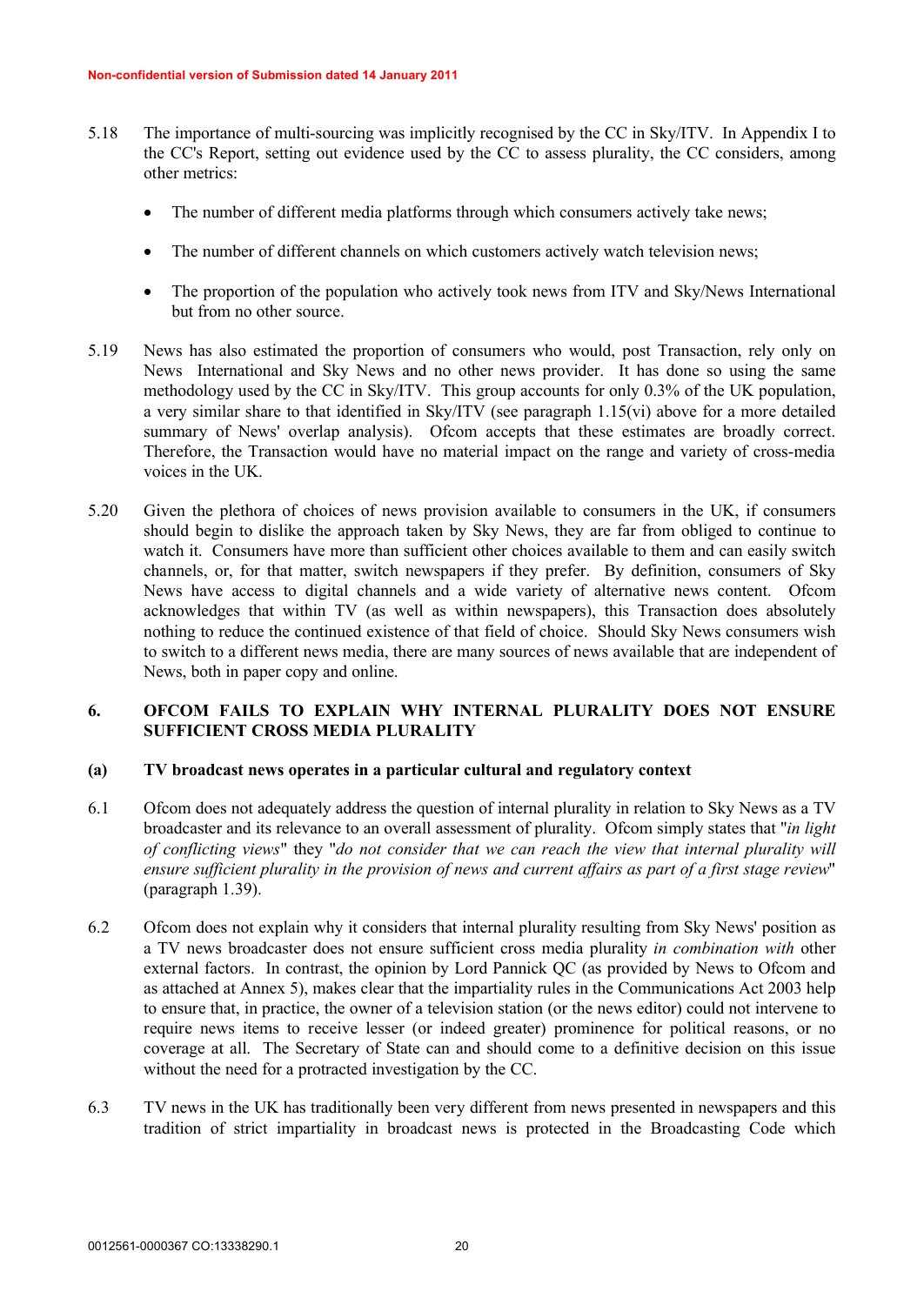prevents broadcast channels from displaying bias in their presentation or selection of stories.<sup>13</sup> As the CC found in Sky/ITV:

"[W]*e concluded that the regulatory mechanisms, combined with a strong culture of editorial independence within television news production, were likely to be effective in preventing any prejudice to the independence of ITV news*" (emphasis added)*.* 14

*"In television news, existing regulatory mechanisms—including quality controls (eg in the Broadcasting Code), requirements for impartiality and quotas for television news and current affairs programming—reduce the scope for influence over editorial decisions by owners of television channels which broadcast news".*<sup>1</sup>

6.4 The Report states that News' submissions on internal plurality "*are made in the context of a regulatory framework*" (paragraph 1.40). News' submission goes further than this - internal plurality in TV broadcasting results from practical/cultural factors which would prevent News from dictating the editorial policy of Sky News, and these factors are reflected in and reinforced by the regulatory environment and the Broadcasting Code. This is entirely consistent with the CC's findings in Sky/ITV and there is no need for further regulatory consideration of this issue.

## **(b) There is no reason to believe that the independence of editorial decision making at Sky News will be impacted as a result of the Transaction**

- 6.5 As noted above Ofcom acknowledges but does not take account of the fact that pre-Transaction, Sky is not an entity which is unconnected with News. News' commercial influence has not in the past and will not in the future translate to an ability to dictate the editorial policy of Sky News due to: (i) the prevailing practice and culture of editorial decision making in TV news in the UK and (ii) the regulatory context within which broadcast news operates
- 6.6 At paragraph 5.100 and 5.101 the Report states "*We recognise that it is possible that Sky News may remain a strong and independent voice from an internal plurality perspective even while no longer part of a distinct media enterprise. However, in a situation where Sky is wholly owned by News Corp and where we have received a significant number of representations that a proprietor may*  want to interfere with editorial decisions, we need to understand what would in practice prevent *such intervention.*"
- 6.7 The nature of editorial decision making, particularly in the specific environment of TV news in the UK means that it cannot be assumed that commercial influence necessarily translates into editorial influence. Editorial decisions will remain with the Sky News management and are not a matter for the shareholders or the board of  $\text{Sky}^{16}$ . In reviewing  $\text{Sky}^{17}$ , the CC commented that:

*"the evidence that we received suggested to us that there was a strong commitment to editorial independence across television news broadcasting which would lead to editors resisting any direct board intervention or intervention from shareholders to set the news agenda." (Paragraph 5.68 CC Report)*

6.8 News would also argue strongly that the experience with The Times, which operates under the supervision of an independent board specifically established to maintain impartiality and prevent interference with editorial content, shows that the independence of specific titles can be maintained

<sup>&</sup>lt;sup>13</sup> These arguments are set out further in paragraph 4.20 of the Initial Submission, in paragraphs 4.4 to 4.7 of the response to the Issues Statement and in the Lord Pannick's Opinion. Lord Pannick's Opinion shows that the position set out by the CC in Sky/ITV which is relied upon by Ofcom in paragraph 1.42 of the Report is not correct.

<sup>&</sup>lt;sup>14</sup> CC Report, paragraph 41.

 $\frac{15}{16}$  CC Report, paragraph 5.54.

This was described further at paragraphs 4.12 to 4.19 of News' Initial Submission.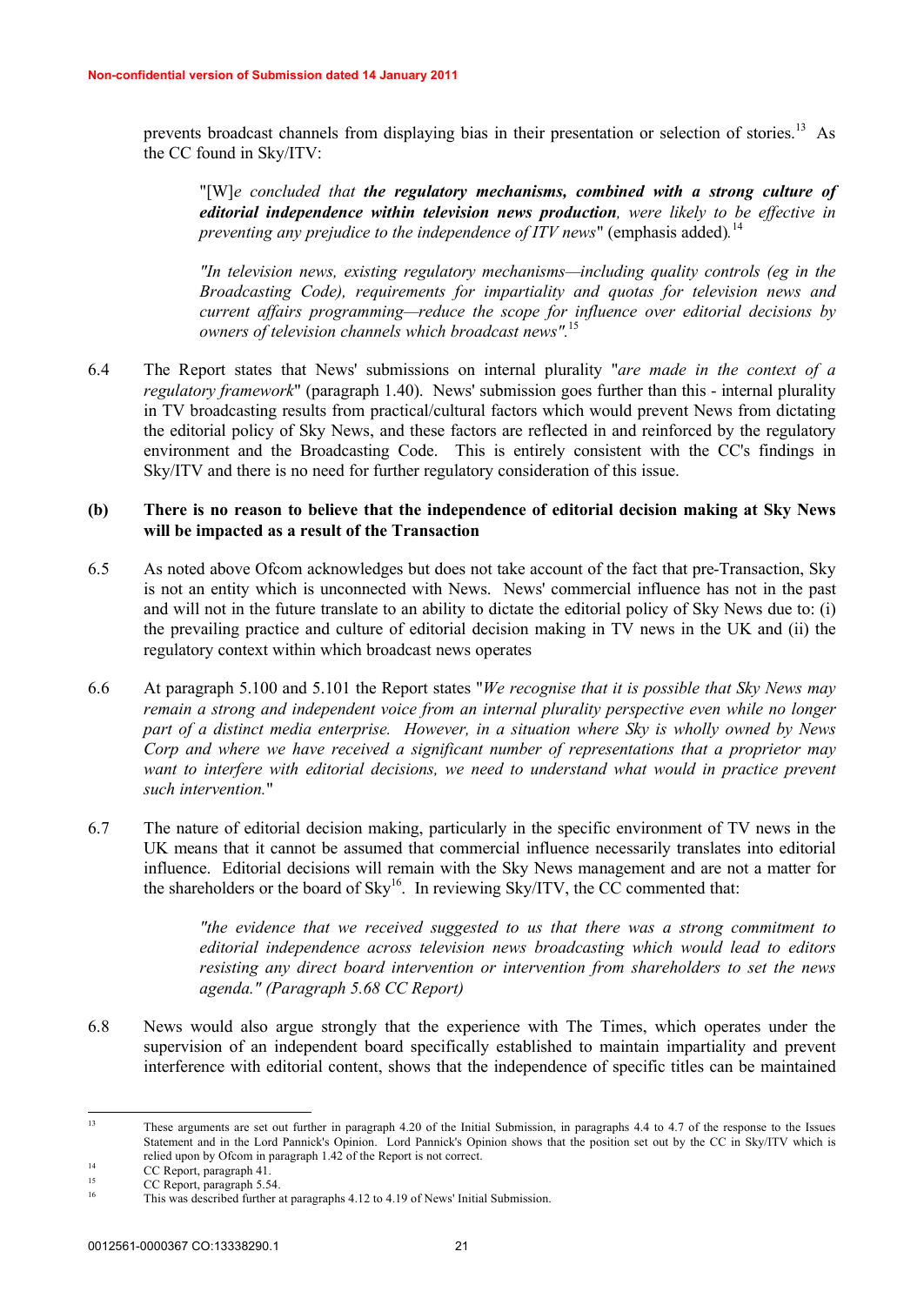even in the newspaper context which is very different, indeed at the other end of the spectrum, from broadcast news and where no general obligation of impartiality applies.

- 6.9 Ofcom casts doubt on the practical independence of The Times at pages 68 and 69 of its Report in an egregious example of the selective quoting of evidence. Ofcom quotes vague evidence from Andrew Neil (widely reported in the press as having left his position as editor of the Sunday Times in 1994 "on bad terms") and does not refer at all to the direct oral evidence provided to Ofcom, in a meeting on 2 December 2010, by John Witherow who has been the editor of the Sunday Times since 1994. John Witherow reported that no editorial influence whatsoever was exercised by News over the content of the Sunday Times.
- 6.10 In addition, evidence in relation to the independence of Sky News (summarised in paragraph 5.76 of the Report) is unreasonably dismissed without explanation on the basis that "past behaviour may not necessarily be a reliable indicator of future behaviour." In fact, as News maintained in the Initial Submission, the acquisition by News of full legal control over Sky would not jeopardise the editorial independence of Sky News for the following reasons: (a) Sky's editorial policy is not a matter for Board determination. In fact, to date, editorial policy has not been a debated issue at Board level; (b) as recognised by the CC, despite its commercial influence over Sky, News has not sought to influence the editorial policy of Sky News; (c) the Sky News editorial directors are experienced individuals, each with expertise to manage and direct the editorial policy of Sky News (d) there is no evidence that independent directors have had to "defend" the editorial policy of Sky News against influence by News executives; and (e) News has no special arrangements with Sky News which would confer on it control over editorial policy.

# **7. OFCOM ACKNOWLEDGES THAT THE TRANSACTION WOULD HAVE NO IMPACT ON THE SETTING OF THE WIDER NEWS AGENDA IN THE UK**

- 7.1 Ofcom considers the evidence as to influence as to whether the Transaction will give News any significant degree of influence over the broader news agenda carefully and finds that News' ability to influence the broader news agenda (the news agenda of other media outlets) would not be enhanced as a result of the Transaction (paragraph 5.123).
- 7.2 The fact that the Transaction will have no influence whatsoever on the broader news agenda in the UK should provide significant comfort to the Secretary of State should he decide (as he should) not to refer the Transaction to the CC.
- 7.3 In fact, the various powerful media enterprises in the UK, with the BBC an enormously powerful influence and with a large number of well funded independent voices providing a multiplicity of different views, mean that the UK has a very healthy and very plural media environment within which the overall news agenda is broadly set and within which a combined News/Sky would continue to operate<sup>17</sup>.
- 7.4 The Secretary of State should rely on the conclusion reached by Ofcom in this respect where the weight of the evidence was clearly overwhelming. It is self-evident that News does not now influence the news agenda in the UK to any material extent, nor will it do so post-Transaction. While News International's newspapers (more so than Sky News) do indeed break news stories and generate controversy in the UK they are merely individual voices in an environment which is one of healthy, if not fierce competition among news providers. If the volume of negative comment and media coverage about the proposed Transaction illustrates anything, it is that News and Sky together are very far from being able to influence the news agenda in the UK or to silence voices of dissent.

<sup>&</sup>lt;sup>17</sup> See also, paragraph 5.7 of News' Initial Submission, the Perspective Report, paragraphs 5.1 to 5.3 of News' Response to the Issues Letter and the Perspective Sources Analysis.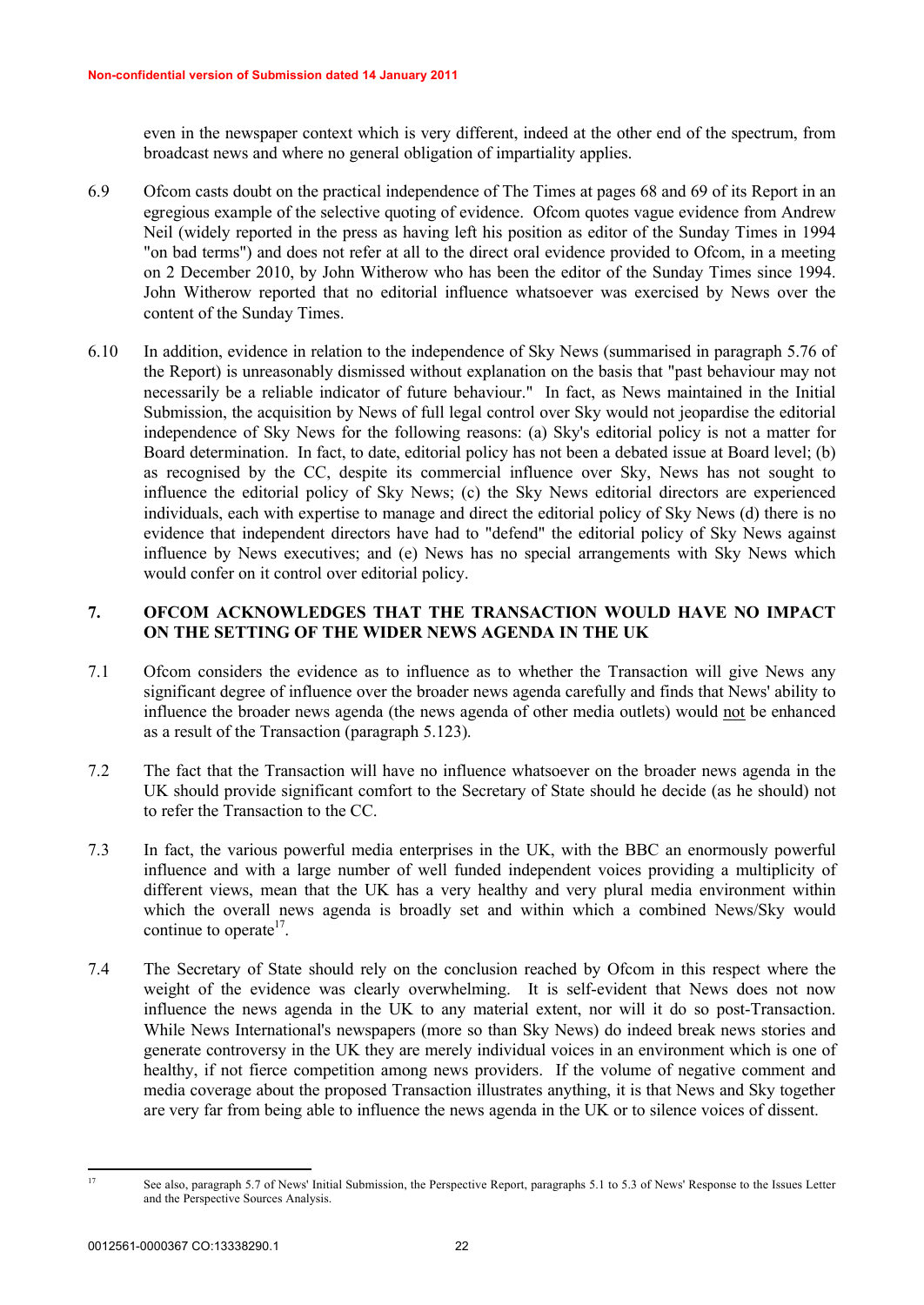# **8. THE TRANSACTION DOES NOT RESULT IN INSUFFICIENT PLURALITY**

## **(a) The level of plurality post-Transaction must be compared with a "sufficient level of plurality"– there needs to be a benchmark**

- 8.1 It is a necessary part of the statutory test to assess whether plurality would be "sufficient" post-Transaction, which necessarily involves forming a view as to whether plurality is sufficient pre-Transaction.
- 8.2 It can be assumed that plurality was considered to be sufficient in the UK by Parliament at the time of the enactment of the Communications Act 2003 which relaxed controls on media ownership. It can also be assumed that the plurality was considered to be sufficient in the UK by the CC and by the Secretary of State when they applied the media public interest test to Sky's acquisition of 17.9% of the shares of ITV in 2007. Neither the CC nor the Secretary of State found concerns about the sufficiency of plurality arising from that acquisition (which has subsequently been partly unwound).
- 8.3 In fact, since both of these benchmarks, news provision in the UK has become significantly more plural. The implication of News' submission is that plurality would need to be reduced, as a result of the present transaction, to a level below that subsisting in 2003 (or 2007) before it could reasonably be said to lead to insufficient plurality.

## **(b) Trends in plurality in the UK are towards greater rather than lesser plurality**

- 8.4 Using the level of plurality in the supply of news content and the plurality of consumption of news content by consumers in 2003 as a benchmark, and assuming that plurality was at that stage "sufficient", News' view is that there is significantly greater plurality of news provision today and that the Transaction is demonstrably very far away from creating an insufficiency of plurality.
- 8.5 Trends are towards greater rather than lesser plurality and any dynamic analysis of likely future impacts most assume that these trends will continue:
	- (i) There has been a dramatic increase in the range of TV news available to consumers in the UK, largely due to the rise in digital TV penetration and in the choice of channels across all platforms. The UK now has one of the highest levels of digital penetration in Europe and UK consumers have access to the largest number of TV channels in Europe, including a wide variety of digital news channels;
	- (ii) The internet has had (and continues to have) a transformative effect on access to and consumption of news, and has meant that many more consumers access a significantly broader variety of news sources;<sup>18</sup>
	- (iii) Consumers are increasingly shifting from media with comparatively less plurality in the provision of news and the consumption of news: while there are a large number of newspaper providers in the UK there are a far greater number of sources of news accessible via the internet; consumers tend to read one paper newspaper (if they read a newspaper at all) but to access multiple news sources online; $^{19}$
	- (iv) The easy accessibility of information via internet search and the ease with which information can be disseminated by individuals via Twitter, YouTube, blogs and so on has an important

<sup>&</sup>lt;sup>18</sup> The circulation of paid-for newspapers declined by 3.5% between 2003 and 2010 (FTI Report figure 8).<br><sup>19</sup> The simulation of paid-for newspapers declined by 2.5% between 2003 and 2010 (FTI Report figure 8):

<sup>19</sup> The circulation of paid-for newspapers declined by 3.5% between 2003 and 2010 (FTI Report figure 8); time spent on online news sources has grown by 214% since 2007 (Perspective Report page 27); and Mintel has found that the internet is currently the second most important source of news in the UK with 46% of consumers accessing it regularly (Initial Submission, paragraph 6.7).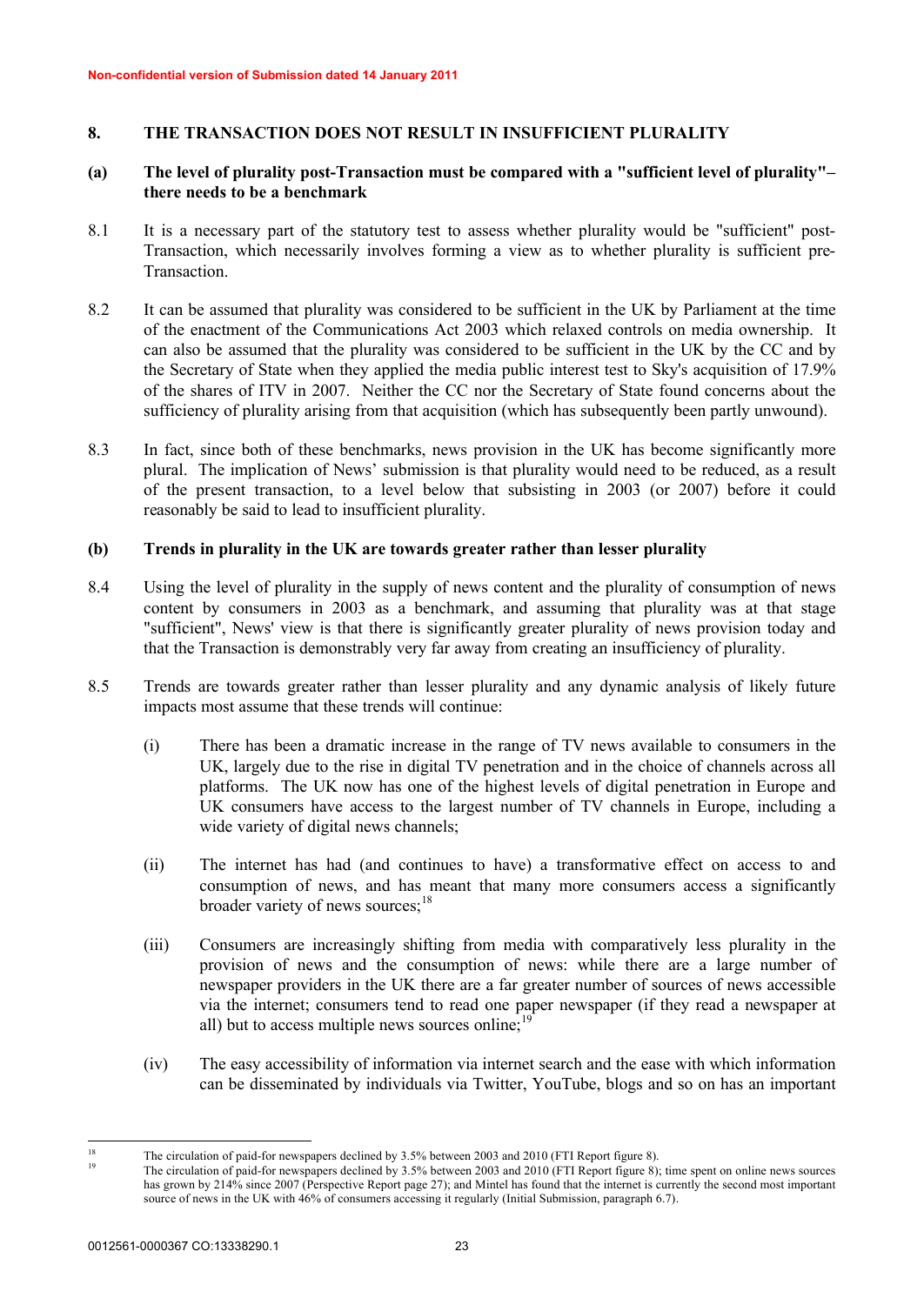influence on the news agenda. Controllers of media enterprises are simply not in a position to block the dissemination of information and stories to a broad UK audience.

8.6 Further information on trends in the UK media landscape since 2003/2007 through to the present day which demonstrate that there is more than sufficient plurality in the provision of news in the UK both pre and post-Transaction can be found at paragraphs 5.8 and 6.5 to 6.6 of News' Initial Submission.

#### **(c) For the reasons set out in section 1(c) above, the Transaction poses no threat to the sufficiency of plurality in the UK**

- 8.7 To summarise and conclude, News believes that the Secretary of State can reasonably rely on the following significant factors in deciding against a reference to the CC:
	- (i) The Transaction can only affect a cross-media audience and there is no reduction in the number of independent newspaper proprietors or TV broadcasters in the UK as a result of the Transaction.
	- (ii) Ofcom acknowledges that News' position in newspapers (a declining segment within crossmedia consumption) is unchanged and Sky's relatively modest share of TV news provision is unchanged:

*"This transaction does not result in a change in the number, range or relative ability to influence within three of the individual platforms – TV, radio and newspapers." (paragraph 5.19)*

- (iii) A culture of editorial independence in broadcast news supported by regulatory requirements (the Broadcasting Code) will continue to ensure that Sky News remains as an independent voice and that internal plurality within the broader News group will be secured. This, together with the existing level of external plurality, removes any doubt that might arise as to the sufficiency of plurality post-Transaction.
- (iv) In Sky/ITV, News was already assumed to have control/material influence over Sky and no concern about plurality was identified.
- (v) Multi-sourcing of news by consumers, facilitated by an increase in the consumption of news over the internet, contributes significantly to plurality and is an increasing trend.
- (vi) Ofcom acknowledges that the actual impact of the Transaction on consumers of news will be minimal:

*"Across the population as a whole, we found that few regular news consumers rely solely on Sky titles or solely on News Corp titles: at the retail level, 2% rely solely on news from Sky; and 1% rely solely on news from News Corp; these shares do not change materially if considering wholesale news provision" (paragraph 4.79).*

(vii) Ofcom acknowledges that the Transaction will have no impact whatsoever on the setting of the wider news agenda within the UK:

> *"the available evidence does not point to a conclusion that News Corp's ability to influence through other media would be materially enhanced by the acquisition" (paragraph 5.123).*